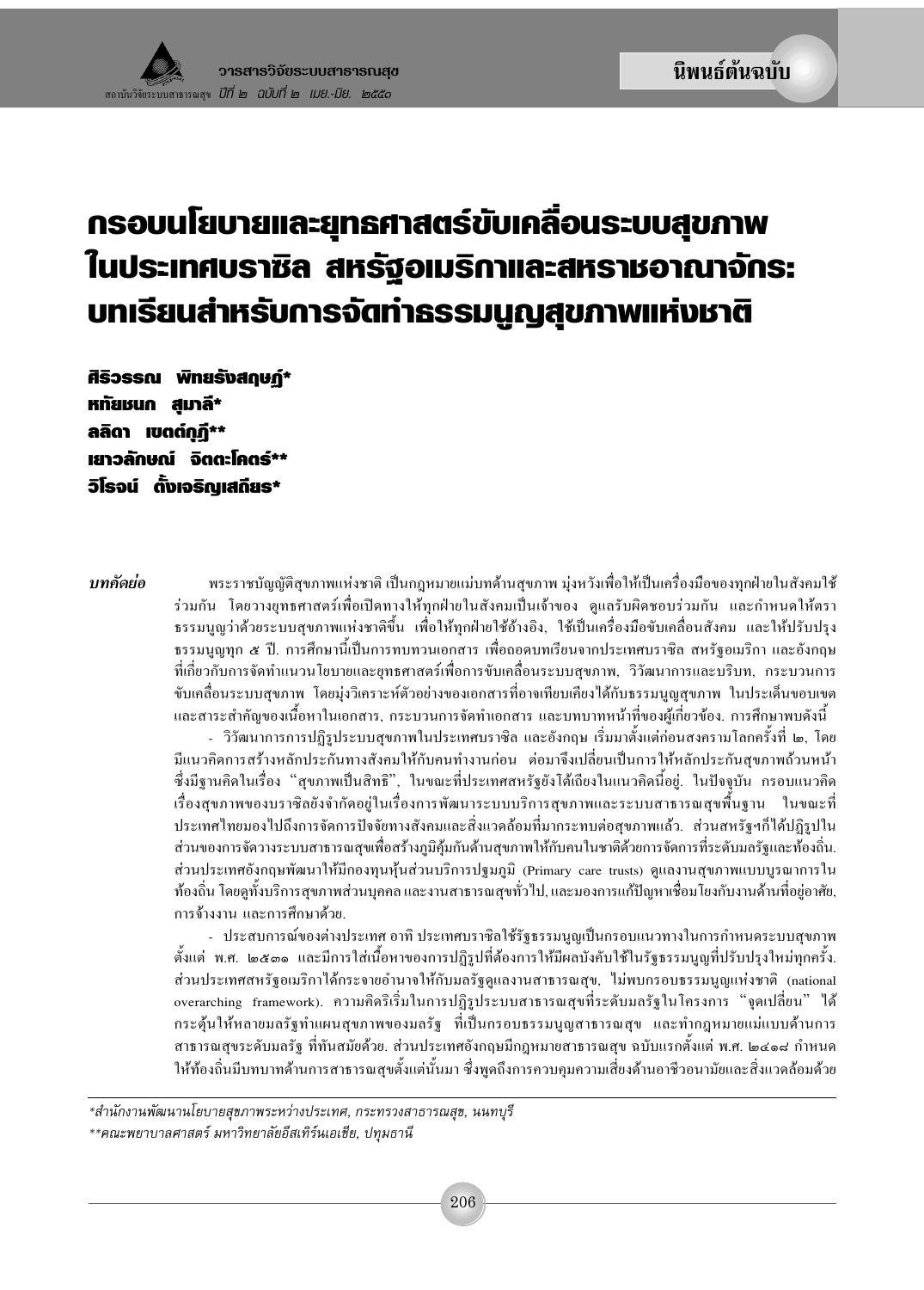.และมีการปรับปรุงกฎหมายได้พัฒนาเป็นเรื่อง ๆ ไป .เช่นพบว่ามีเรื่องการควบคุมการสูบบุหรื่อยู่ในกฎหมายสุขภาพฉบับ พ.ศ. ๒๕๔៩ แม้ไม่มีกรอบธรรมนูญ (overarching statutory framework) แต่รัฐบาลอังกฤษ ในสมัยของมาร์กาเรต แธตเชอร์ จัดทำแผนสุขภาพที่บูรณาการเพื่อลดโรค (พ.ศ. ๒๕๑๕) เพื่อลดค่าใช้จ่ายในการรักษาพยาบาล และพัฒนาเรื่อยมา จน เป็นแผนที่ ๑ เน้นการมีส่วนร่วมของบุคคลและชุมชน ที่เรียกว่า "Our Health, Our Care, Our Say" ใน พ.ศ. ๒๕๔ธ.

คำสำคัญ: ระบบสุขภาพ, ประเทศบราซิล, ประเทศสหรัฐอเมริกา, ประเทศสหราชอาณาจักร, ธรรมนูญสุขภาพ แห่งชาติ

#### Abstract National Health Statute and Overarching Framework for Health System Development in Brazil, United States of America, and United Kingdom: Lessons for Thailand Siriwan Pitayarangsarit\*, Hathaichanok Sumalee\*, Lalida Khetkudee<sup>†</sup>, Yaowalak Jittakoat<sup>†</sup>, Viroj Tangcharoensathien\*

\*International Health Policy Program, Ministry of Public Health, †Faculty of Nursing, Eastern Asia University

In the contemporary development of the Thai national framework for health system development, this report has drawn the experience of Brazil, the United States of America, and the United Kingdom for lessons to be learned for Thailand. The study was conducted using document analysis carried out during August to December 2007, by searching available information from the Internet. Data sources were from published literature, the media and the websites of several organizations.

The study found that histories, political changes and reform initiatives have influenced the route of health system development of different countries in different ways. Brazil, which had been under military dictatorship for a long time during the period 1964-1985, has established a supporting mechanism for people's participation in health reform agenda-setting and health policy formulation. Widened participation successfully pushed the concept of human rights in health care to be adopted in the 1988 Thai Constitution. Since then universal access to health care has been established and financed with taxes. Every new reform direction which has been adopted in the national health conference was incorporated to revisions of the 1988 Constitution. The USA case presents a model of decentralization in health system development. The federal government supported states in extending the coverage of health-care access. A collaborative project involving academics and state governments called "Turning Point Initiative" formulated a model of the overarching public health framework and formulated the "Model State Public Health Act" which provides initiative ideas for the states to develop their own laws and development plans with a collaboration from for all stakeholders in the state. The UK case presents long experience with centralized management for controlling universal access, achieved since after the World War II. Several reforms were introduced to tackle with the cost escalation and system irresponsiveness (long queues for elective surgery, for example). Current issues include a balance of the centralized policy and decentralized management.

Thailand passed the National Health Act in January 2007 with the aim of establishing national health governance which promotes the role of individuals and civil societies in participating in health policy development and system monitoring and evaluation. Brazil's experience in the supporting mechanism for people's participation is useful for Thailand for comparison with the Thai national health assembly and for gaining knowledge for strengthening the role of civil societies in health policy development. The experience of the USA in collaborative work among academics, state officials, and the private sector would seem to be fruitful in the promotion of the deliberative policy process of health system development. An experiment in a different context, such as in Thailand, should be practical. The UK's experience shows the transitions from the state's responsibilities in people's health to the community's and individual's choices in health care. This reflects the direction of sharing responsibilities in society which Thailand has pursued in this era of health system reform. This study suggested that, in the Asian context, Thailand could adapt, but not adopt, some good concepts and procedures in health system development from these three countries in order to establish a reform mechanism and an overarching health system framework with a particular characteristic based on the wisdom of Thais.

Key words: National Health Statute, overarching framework, health system development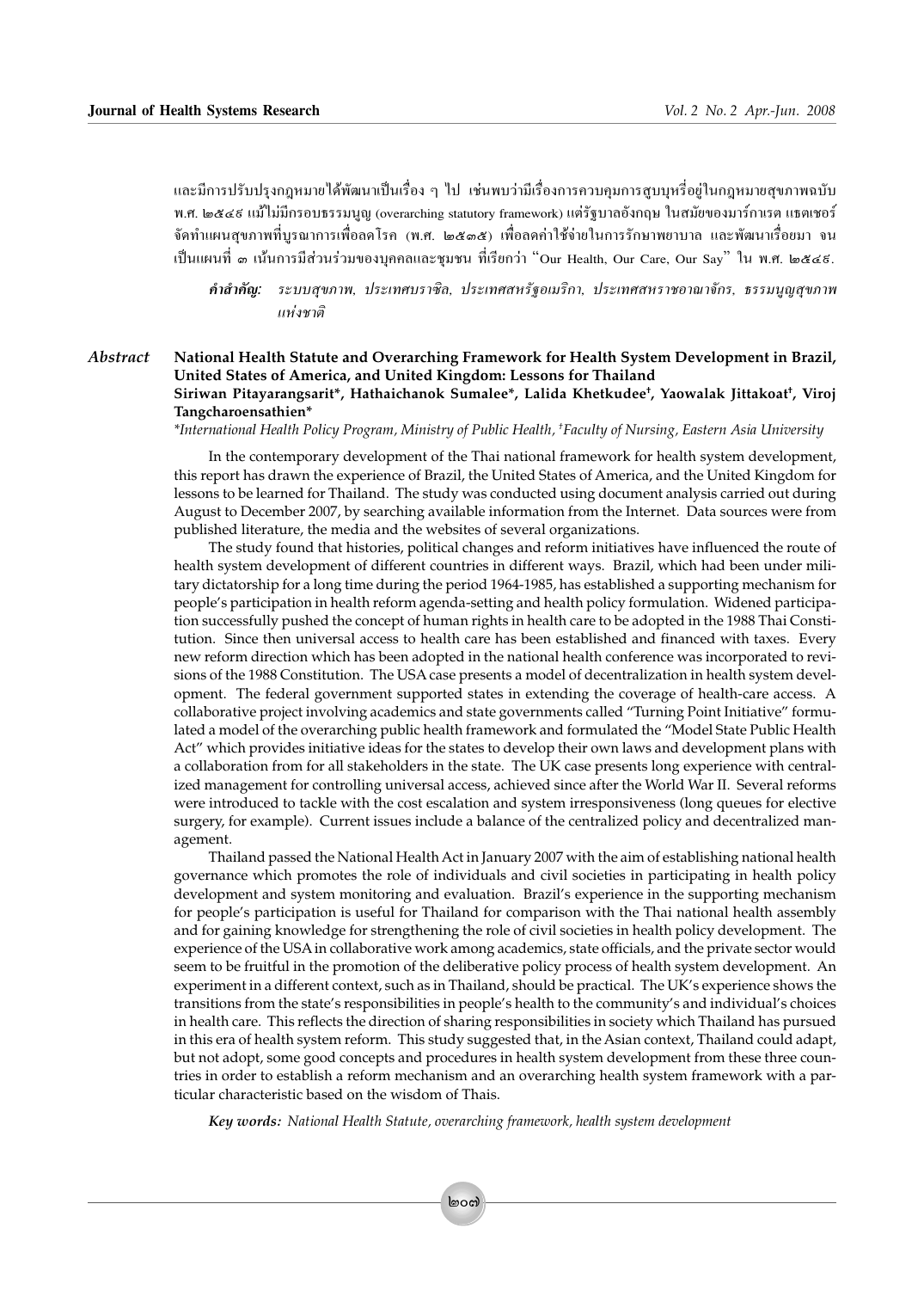

### ภูมิหลังและเหตุผล

"พรบ.สุขภาพแห่งชาติ" เป็นกฎหมายแม่บทด้านสุขภาพ มุ่งหวังเพื่อให้เป็นเครื่องมือของทุกฝ่ายในสังคมใช้ร่วมกัน, โดยวางกลยุทธ์เพื่อเปิดทางให้ทุกฝ่ายในสังคมเป็นเจ้าของ ดูแลรับผิดชอบร่วมกัน, โดยให้ฝ่ายการเมือง, ราชการทั้งส่วน ึกลางและส่วนท้องถิ่น, ฝ่ายวิชาการและวิชาชีพต่าง ๆ และ ฝ่ายประชาชน เข้ามาทำงานสร้าง เสนอแนะ และผลักดัน นโยบายและยทธศาสตร์ด้านสขภาพร่วมกัน และกำหนดให้ ตราธรรมนูญว่าด้วยระบบสุขภาพแห่งชาติขึ้น เพื่อให้ทุกฝ่าย ใช้อ้างอิง, ใช้เป็นเครื่องมือขับเคลื่อนสังคม และให้ปรับปรุง ธรรมนูญทุก ๕ ปี.

ดังนั้นธรรมนูญว่าด้วยระบบสุขภาพแห่งชาติจึงอาจ เทียบเคียงได้กับนโยบายและยุทธศาสตร์เพื่อขับเคลื่อนระบบ สขภาพไปในทิศทางที่พึงประสงค์ จึงน่าจะได้มีการทบทวนบท เรียนจากต่างประเทศเพื่อนำมาประกอบในการกำหนดรูปแบบ และกลวิธีการจัดทำธรรมนูญว่าด้วยระบบสุขภาพของไทย.

การทบทวนบทเรียนจากต่างประเทศนี้ได้กำหนดที่จะ ทบทวนประสบการณ์ของ ๓ ประเทศ คือ ประเทศบราซิล. ิสหรัฐอเมริกา และ อังกฤษ ซึ่งมีเหตุผลสนับสนุนการเลือก ์ศึกษาแบบเจาะจงดังนี้

• ประเทศบราซิลมีการจัดการประชุมสุขภาพ อนามัยมานานแล้วตั้งแต่ พ.ศ. ๒๕๓๑ และในรัฐธรรมนูญ ปี พ.ศ. ๒๕๓๑ ก็ได้บรรจุเนื้อหาที่เป็นผลมาจากการประชุม สุขภาพด้วย จึงมีความน่าสนใจในวิวัฒนาการของการประชุม สุขภาพ และการมีส่วนร่วมของประชาชนต่อนโยบายสุขภาพ ระดับ เชาติ

• ประเทศสหรัฐอเมริกามีโครงการจุดเปลี่ยนริเริ่ม (Turning Point Initiative) โดยวัตถุประสงค์เพื่อปฏิรูป และพัฒนาระบบสาธารณสุขในประเทศสหรัฐฯให้เข้มแข็ง ด้วยการยึดชุมชนเป็นศูนย์กลางและเน้นการสร้างความร่วมมือ, จึงมีความน่าสนใจเนื้อหาของแนวนโยบาย และกระบวนการ ขับเคลื่อนการปฏิรูประบบด้วยการเปลี่ยนแนวคิดตามนิยาม ใหม่ของระบบสาธารณสุข.

• ประเทศอังกฤษมีการจัดทำแนวนโยบายสุขภาพแห่ง

ชาติ ตั้งแต่ พ.ศ. ๒๕๓๕ ชื่อว่า"สุขภาพแห่งชาติ" ("Health of the Nation") พ.ศ. ๒๕๓๕-๒๕๔๐ และมีวิวัฒนาการการ เปลี่ยนแผนแล้วถึง ๒ ครั้ง จนถึงปัจจุบันเป็น "Our Health, Our Care, Our Say: White Paper 2005" ซึ่งเน้นการส่ง เสริมสุขภาพในชุมชนและการให้บริการทางสังคม, จึงมีความ น่าสนใจในเนื้อหาของแนวนโยบายและวิวัฒนาการ.

### ระเบียบวิธีศึกษา

การทบทวนเอกสาร เพื่อถอดบทเรียนจากต่างประเทศ ใช้ กรอบการศึกษา ดังนี้

๑. ค้นหาเอกสารที่ว่าด้วยแนวนโยบายและยทธศาสตร์ เพื่อการขับเคลื่อนระบบสุขภาพ.

๒. วิเคราะห์ขอบเขต และสาระสำคัญของเนื้อหาใน เอกสาร แล้วจัดกล่มเนื้อหาเป็นประเด็น.

๓. ค้นคว้าเพิ่มเติมเพื่ออธิบายกระบวนการจัดทำเอกสาร ้วิวัฒนาการ บริบท บทบาทและหน้าที่ของผู้เกี่ยวข้อง.

การวิเคราะห์ข้อเสนอเป็นการสังเคราะห์จากการทบทวน สาระของ พรบ.สุขภาพแห่งชาติ, ร่างพรบ.ฉบับประชาชน, รัฐธรรมนูญฉบับ พ.ศ. ๒๕๕๐, บทเรียนต่างประเทศ, และ ความคิดเห็นเบื้องต้นของภาคการเมือง, ภาควิชาการ และภาค ประชาชน แล้วสรุปเป็นข้อเสนอแนะต่อคณะกรรมการสุขภาพ แห่งชาติ เพื่อประกอบการจัดทำธรรมนูญว่าด้วยระบบสุขภาพ แห่งชาติ. การศึกษานี้ใช้เวลา ๔ เดือน ดำเนินการในช่วงวันที่ ด๕ สิงหาคม ถึง ๑๔ ธันวาคม ๒๕๕๐.

### ผลการศึกษา

การนำเสนอจะแบ่งเป็น ๓ ตอน คือ

้ตอนที่ ๑ วิวัฒนาการและแนวคิดของการปฏิรูปของระบบ สุขภาพในภาพรวมในแต่ละประเทศ เพื่อแสดงให้เห็นความ เชื่อมโยงของแนวคิดการปฏิรูปกับการเปลี่ยนแปลงทางการ เมืองและสังคมในแต่ละประเทศ และเปรียบเทียบกับแนวคิด การปฏิรูประบบสุขภาพของต่างประเทศกับประเทศไทย.

ตอนที่ ๒ เนื้อหาและกระบวนการจัดทำกรอบแนวทาง สุขภาพ เพื่อนำเสนอเจาะจงกระบวนการจัดทำและเนื้อหาของ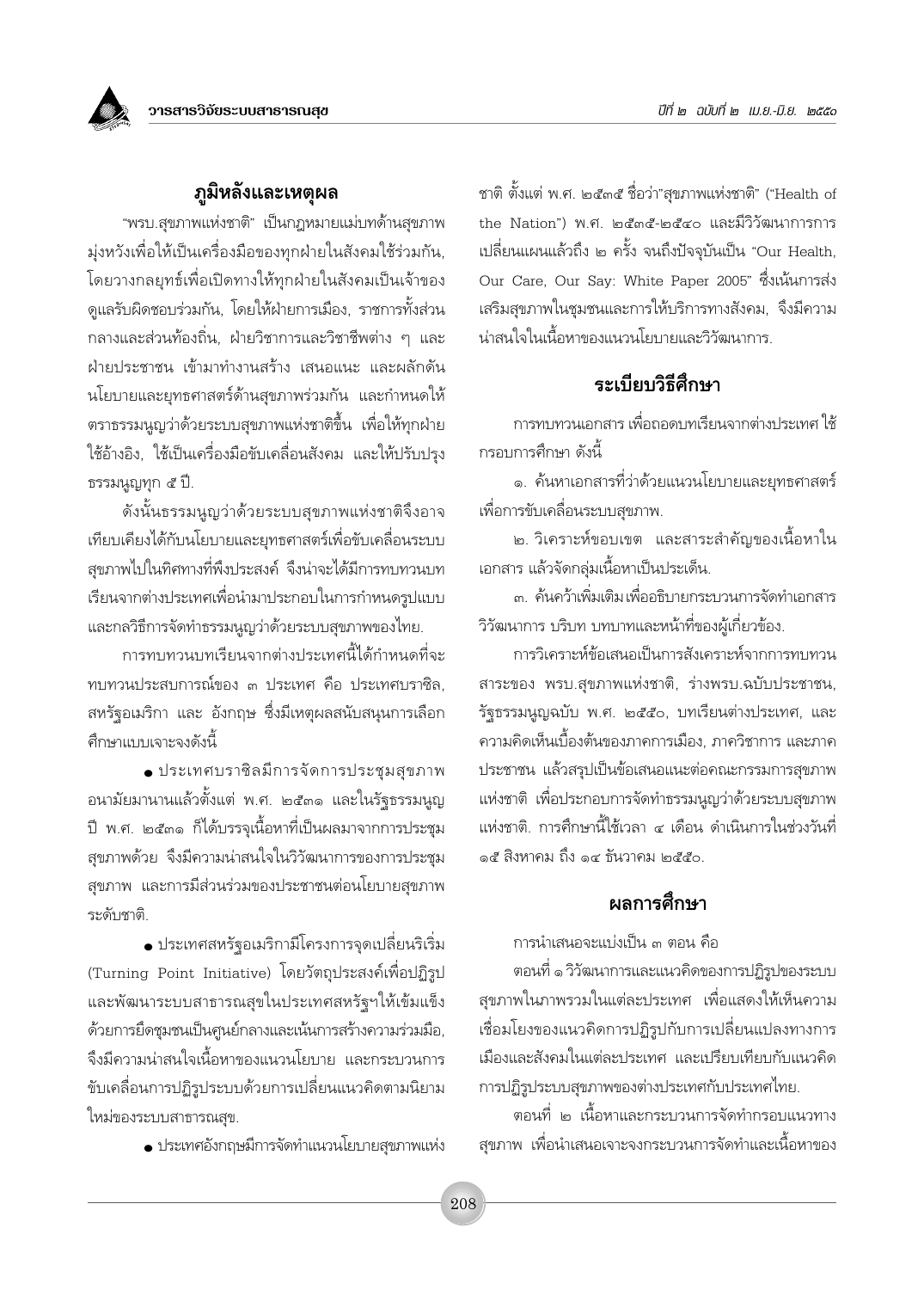กรอบแนวนโยบายสุขภาพ เฉพาะกรณีที่เลือกมาศึกษาเป็น ตัวอย่าง ที่จะนำไปสู่การสังเคราะห์ข้อเสนอการจัดทำธรรมนูญ ว่าด้วยระบบสขภาพแห่งชาติของไทย.

้ตอนที่ ๓ สรุปบทเรียนจากต่างประเทศ.

### ้ตอนที่ ๑ วิวัฒนาการและแนวคิด

### วิวัฒนาการและแนวคิดการปฏิรูประบบสุขภาพกับ บริบทการเมืองการปกครองและสังคม

ตั้งแต่ก่อนสงครามโลกครั้งที่ ๒ แนวคิดการสร้างหลัก ประกันทางสังคมให้กับคนทำงาน ที่มีต้นแบบมาจากประเทศ เยอรมนี ที่เรียกว่ารูปแบบบิสมาร์ค (Bismarck Model) อัน ้มีแหล่งการคลังจากเงินสมทบจากรายได้จากการทำงาน ซึ่ง แพร่หลายไปในหลายประเทศ รวมทั้งอังกฤษ สหรัฐอเมริกา และบราซิล ซึ่งเป็นจุดเริ่มต้นที่สำคัญของการจัดระบบบริการ สุขภาพ. แต่รูปแบบและพัฒนาการอาจแตกต่างกันไปตาม ิสภาพสังคมและชั้นอำนาจของกลุ่มต่าง ๆ ในสังคม. ประเทศ อังกฤษ และบราซิลได้ขยายหลักประกันสุขภาพถ้วนหน้า (Universal Coverage) โดยใช้รูปแบบแหล่งการคลังจากเงินภาษี (Beveridge Model)และมีการปฏิรูประบบให้มีประสิทธิภาพ ้อย่างต่อเนื่อง ในขณะที่สหรัฐฯยังโต้เถียงในแนวคิดอยู่. แม้ว่า แนวทางรัฐสวัสดิการอย่างเช่นอังกฤษจะเป็นทิศทางที่ประชาชน ในแต่ละประเทศพึ่งประสงค์ แต่การจัดระบบของแต่ละ ประเทศยังต้องคำนึงถึงการจัดการกับปัญหาค่าใช้จ่ายที่สูงขึ้น, คิวรอคอยที่ยาวนาน. การได้รับงบประมาณที่ไม่เพียงพอ และ จัดความพอดีในการกระจายอำนาจสู่ท้องถิ่น และท้ายที่สุด ต้องกลับมามุ่งเน้นให้ประชาชนดูแลตนเอง.

### วิวัฒนาการและแนวคิดการปฏิรูประบบสุขภาพของ ประเทศบราซิล

ประเทศบราซิลมีกฎหมายประกันสังคมเกิดขึ้นครั้งแรกใน พ.ศ. ๒๔๖๖ ในยุคแรกของการปกครองแบบสาธารณรัฐเก่า (Old Republic) ที่มีประธานาธิบดีสืบทอดอำนาจในกลุ่มที่มา จากมลรัฐเดิม ๆ แบบระบบอุปถัมภ์. กฎหมายดังกล่าวทำให้ เกิดการเจริญเติบโตของสถานพยาบาลเอกชนอย่างมาก และ คุ้มครองเฉพาะคนในภาคการจ้างงานที่สามารถจ่ายเบี้ยสมทบ ได้. ความแตกต่างเหลื่อมล้ำของความเจริญตามภูมิศาสตร์ และความแตกต่างในความคุ้มครองด้านการเข้าถึงสถาน ้พยาบาล หยั่งรากลึกเป็นเวลานานกว่าครึ่งศตวรรษ. การ ปฏิรูประบบสุขภาพที่เริ่มขับเคลื่อนตั้งแต่ พ.ศ. ๒๕๑๘ และ มาสำเร็จใน พ.ศ. ๒๕๓๓ นั้น มีฐานแนวคิดแบบ "ลัทธิถ้วน หน้า" (Universalism) เพื่อแก้ปัญหาความเหลื่อมล้ำ เป็น แนวคิดที่ให้ทุกคนเข้าถึงบริการสุขภาพถ้วนหน้าด้วยเงินอุดหนุน จากภาษี (Beveridge Model) เริ่มต้นในประเทศอังกฤษ ตั้ง แต่ช่วงท้ายๆของสงครามโลกครั้งที่ ๒ ร่วมกับแนวคิดสุขภาพ ถ้วนหน้า (Health For All) ที่เสนอในที่ประชุม Alma Ata พ.ศ. ๒๕๒๑<sup>(๑)</sup> มุ่งเน้นให้ความสำคัญกับสาธารณสุขมูลฐาน (Primary Health Care) และการป้องกันเป็นอันดับต้น ๆ.

แต่การออกแบบระบบประกันสุขภาพระบบเดี่ยว (Unified Health System; SUS) ของบราซิลไม่ได้ใช้ประโยชน์จาก สถานพยาบาลเอกชนที่เติบโตอย่างมาก ปล่อยให้สถาน ้พยาบาลเอกชนจัดบริการแพทย์เสริมในระบบประกันที่จัดให้ โดยนายจ้าง (Complementary Medical Care System; SSAM) เกิดภาคการบริการสุขภาพแยกส่วนอย่างชัดเจน. การคลังก็มีความเสี่ยงในช่วงแรกเมื่อประกันสังคมไม่ส่งเงิน สมทบเข้า SUS ตั้งแต่ พ.ศ. ๒๕๓๖. รัฐบาลแก้ปัญหาโดยหา แหล่งการคลังทางเลือกใหม่ (Financial transaction tax) ใช้ใน พ.ศ. ๒๕๓๙-๒๕๔๔ ในที่สุดต้องมีการแก้ไขรัฐธรรมนูญ ผูกพันให้รัฐบาลกลางจัดงบประมาณให้ SUS ทุกปี ไม่น้อย ้กว่าเดิม และปรับขึ้นด้วยค่าเงินเฟ้อให้ทุกปี และผูกพันให้ มลรัฐและเทศบาลต้องจัดงบประมาณสมทบเพิ่มขึ้นทุกปี จนถึงเกณฑ์ที่กำหนด

SUS บริหารเงินทั้งการบริการสุขภาพส่วนบุคคลและ การสาธารณสุขพื้นฐาน กระจายอำนาจให้กับกองทุนท้องถิ่น ในการจัดการเครือข่ายสถานพยาบาลของรัฐและเริ่มเชื่อมโยง ้กับสถานพยาบาลเอกชนแบบทั้งแข่งขันและเป็นส่วนเพิ่ม. การ ปฏิรูปใน พ.ศ. ๒๕๓๙ จัดวงเงินให้ท้องถิ่นเป็นอัตรารายหัว โดยแยกการจัดสรรเงินอุดหนุนค่ารักษาพยาบาลให้กับสถาน พยาบาลในระบบตามจำนวนบริการของแต่ละแห่งภายใต้ เพดานงบประมาณรักษาพยาบาลของท้องถิ่นนั้น ๆ และ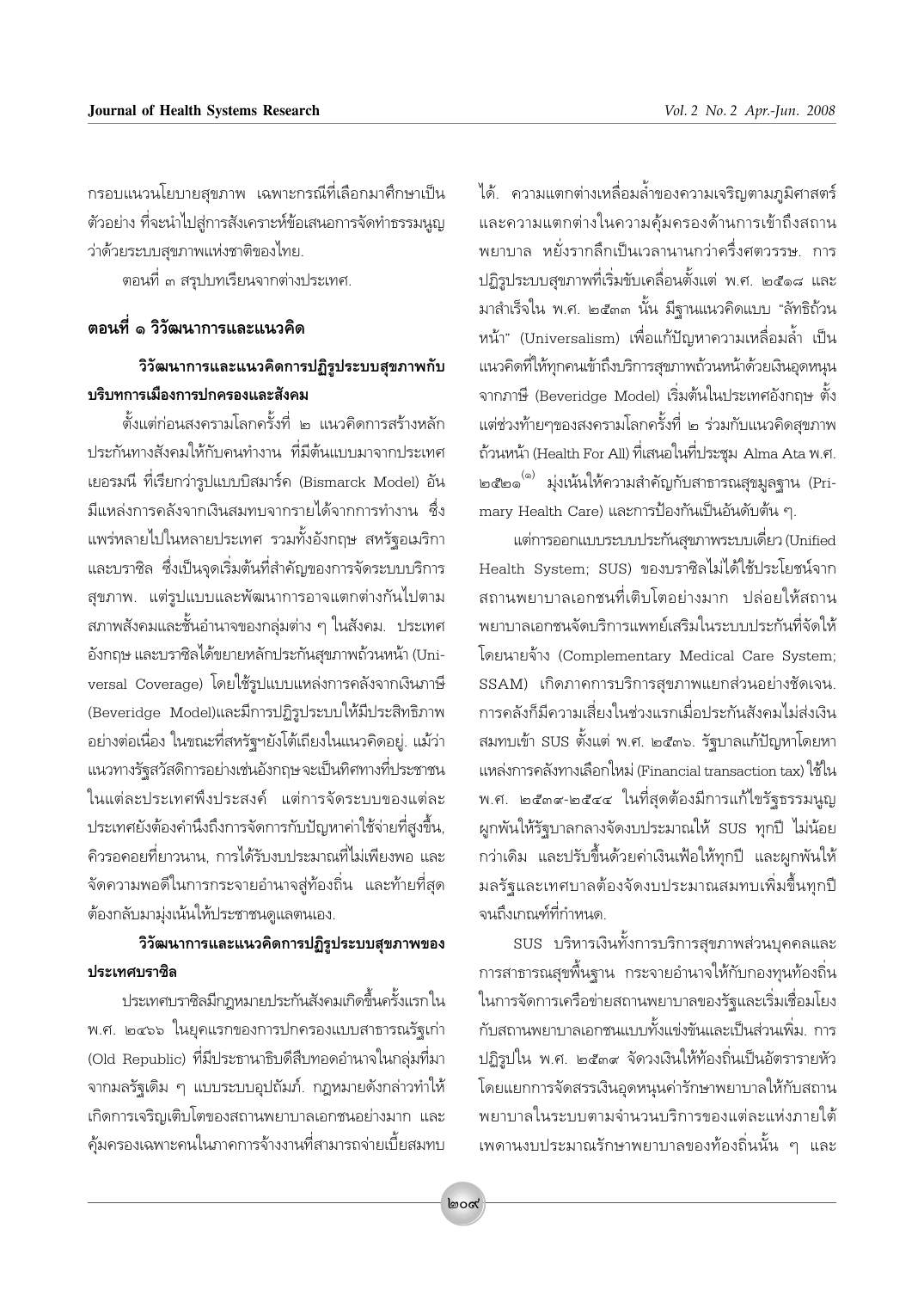จัดสรรเงินให้กับกองทุนท้องถิ่นแบบรายหัวสำหรับบริการ ีสาธารณสุขพื้นฐานและกิจกรรมวิทยาการระบาด. ท้องถิ่น บริหารจัดการแบบประสานงานและมีส่วนร่วมจากชมชน ทำให้เพิ่มการมีส่วนร่วมของชุมชนได้เป็นอย่างดี.

้บราซิลยังมีปัญหาความเลื่อมล้ำของบริการสาธารณสุขใน ประเทศ<sup>(๒)</sup> เพราะโครงสร้างการกระจายของแพทย์ไม่ดี เป็นไป ตามอำนาจเศรษจกิจของแต่ละพื้นที่. นอกจากนี้เทศบาลยังมี รายได้ที่แตกต่างกัน, ผู้ให้บริการสุขภาพภาคเอกชนแยกตัว ออกจากระบบใหญ่ และจัดบริการเฉพาะที่มีกำไร, ประกันเอกชน SSAM ไม่ยอมให้รบรเบิกเงินคืนกรณีผู้เอาประกันไปใช้ใน บริการระบบประกันสุขภาพระบบเดี่ยว (SUS)<sup>(๓)</sup>.

### วิวัฒนาการและแนวคิดการปฏิรูประบบสุขภาพของ ประเทศสหรัฐอเมริกา

ตั้งแต่ก่อนสงครามโลกครั้งที่ ๒ ในยุคที่แนวคิดประกัน สังคมแพร่มาจากเยอรมนี้ นักปฏิรูปหัวก้าวหน้าในสหรัฐอเมริกา ้เคยเสนอการประกันสุขภาพภาคบังคับให้สำหรับคนงานเพื่อ แก้ปัญหาการขาดรายได้และชดเชยค่ารักษาพยาบาล พ.ศ. ๒๔๕๘ แต่ไม่ได้รับการสนับสนุนจากสังคมโดยเฉพาะสหพันธ์ ผู้ใช้แรงงาน เพราะไม่มีการปรึกษากันมาก่อน. นอกจากนี้กลุ่ม วิชาชีพแพทย์ที่ถูกชักชวนอย่างหนักก็ไม่เห็นด้วย และต่อต้าน เพราะกลัวว่าจะสูญเสียรายได้และขาดความเป็นอิสระ.

เมื่อเศรษจุกิจในสหรัฐอเมริกาเริ่มตกต่ำใน พ.ศ. ๒๔๗๑ จึงมีการรวมตัวกันเดินขบวนเรียกร้องการสร้างหลักประกัน ทางเศรษฐกิจให้กับคนงานและผู้สูงอายุ. กฎหมายประกัน สังคมผ่านสภา พ.ศ. ๒๔๗๘ แต่ไม่มีเรื่องประกันสุขภาพ. ึ คณะกรรมการที่พิจารณา เสนอให้รัฐบาลกลางสนับสนุนให้ มลรัฐเป็นผู้จัดระบบประกันสุขภาพแทนที่จะออกกฎหมายจัด ระบบที่ระดับชาติ.

การปฏิรูประบบสุขภาพในสหรัฐฯ ในช่วงต่อมาจึงเป็น แบบค่อยเป็นค่อยไปเป็นส่วน ๆ. การประกันสุขภาพในภาค การจ้างงานกลายเป็นข้อตกลงในระดับนายจ้างผ่านบริษัท ประกันเอกชน. โครงการประกันสุขภาพผู้สูงอายุระดับชาติ (Medicare) ในระบบประกันสังคม เกิดขึ้นใน พ.ศ. ๒๕๐๘. ส่วนโครงการประกันสุขภาพแก่ผู้มีรายได้น้อย เด็ก ผู้สูงอายุ และผู้พิการ (Medicaid) ทยอยเกิดขึ้นในระดับมลรัฐตั้งแต่ พ.ศ. <u>๒๕๐๘. ความครอบคลุมประกันสุขภาพทั้งประเทศสหรัฐอเมริกา</u> จนถึง พ.ศ. ๒๕๔๙ มีแค่ร้อยละ ๘๔<sup>(๔)</sup> แบ่งเป็นผู้ประกันโดย นายจ้างร้อยละ ๕๔. Medicare ร้อยละ ๑๒. Medicaid ร้อยละ ึ๑๓, และประกันสุขภาพเอกชนส่วนบุคคลร้อยละ ๕.

แนวคิดเรื่องประกันสุขภาพถูกผลักดันหลายครั้ง แต่ การผลักดันมักไม่ค่อยประสบความสำเร็จ เพราะเป็นการผลัก ดันมาจากนักวิชาการและคนวงใน, ไม่มีแรงสนับสนุนจากภาค ประชาชน, ไม่ได้พยายามผลักดันการขับเคลื่อนจากรากหญ้า และคนงานระดับล่าง<sup>(๕)</sup> (ซึ่งต่างกับครั้งที่มีการขับเคลื่อนเรื่อง Medicare) รวมถึงรายละเอียดในแผนปฏิรูปในบางรัฐบาล (เช่นคลินตัน) ไม่ตอบสนองต่อความต้องการของคนรากหญ้า เนื่องจากแผนไปสนับสนุน "health alliances" ที่เอื้อ ประโยชน์ปกป้องทั้งนายจ้างและอุตสาหกรรมธุรกิจประกันภัย, ในขณะที่แผนที่นักปฏิรูปอื่น ๆ เสนอขึ้นมา เช่นการจัดระบบ ผู้จ่ายเดี่ยว (Single payer) ใช้เงินจากภาษี ทำให้เสียงสนับ สนุนไม่เป็นเสียงเดียวกัน, ประกอบกับรายละเอียดในข้อเสนอ คลินตัน มีถึง ๑.๓๔๒ หน้า มีรายละเอียดซับซ้อนและสับสน เกินกว่าที่จะจุดประกายความนิยมให้กับการขับเคลื่อนภาค ประชาชน. นักเคลื่อนไหวส่วนใหญ่จึงไม่สามารถรณรงค์ สนับสนนข้อเสนอในครั้งนั้นได้ ทำให้คลินตันถอนร่าง กฎหมายฉบับนั้นไปในที่สุด.

ในระยะหลังจึงมีการเคลื่อนไหวการปฏิรูปในระดับมลรัฐ ู้ที่สามารถทำให้คนรากหญ้าร่วมทำงานด้วยมากขึ้น และมีแนว โน้มที่จะสำเร็จ เช่นในการประกันสุขภาพถ้วนหน้าในรัฐเมน อนุมัติแผนตั้งแต่ พ.ศ. ๒๕๔๖ และคาดว่าจะสำเร็จใน พ.ศ. ้๒๕๕๒ เป็นต้น. ส่วนการปฏิรูปเพื่อสร้างความเข้มแข็งให้กับ ระบบสาธารณสุขเริ่มเป็นประเด็นในการพัฒนาในระดับมลรัฐ เช่นโครงการ "จุดเปลี่ยน" ในพ.ศ. ๒๕๔๐ บนหลักแนวคิด ของความร่วมมือกับทุกภาคส่วนในการแก้ไขปัญหาสุขภาพ เพราะการสร้างความร่วมมือที่ระดับพื้นที่สามารถทำได้จริง.

แนวคิดการปฏิรูปของสหรัฐฯยังมีการถกเถียงต่อเนื่อง ใน พ.ศ. ๒๕๕๐. ประเด็นข้อเสนอในการหาเสียงเพื่อเลือก ประธานาธิบดีสหรัฐในเดือนพฤศจิกายน พ.ศ. ๒๕๕๑ ยังคง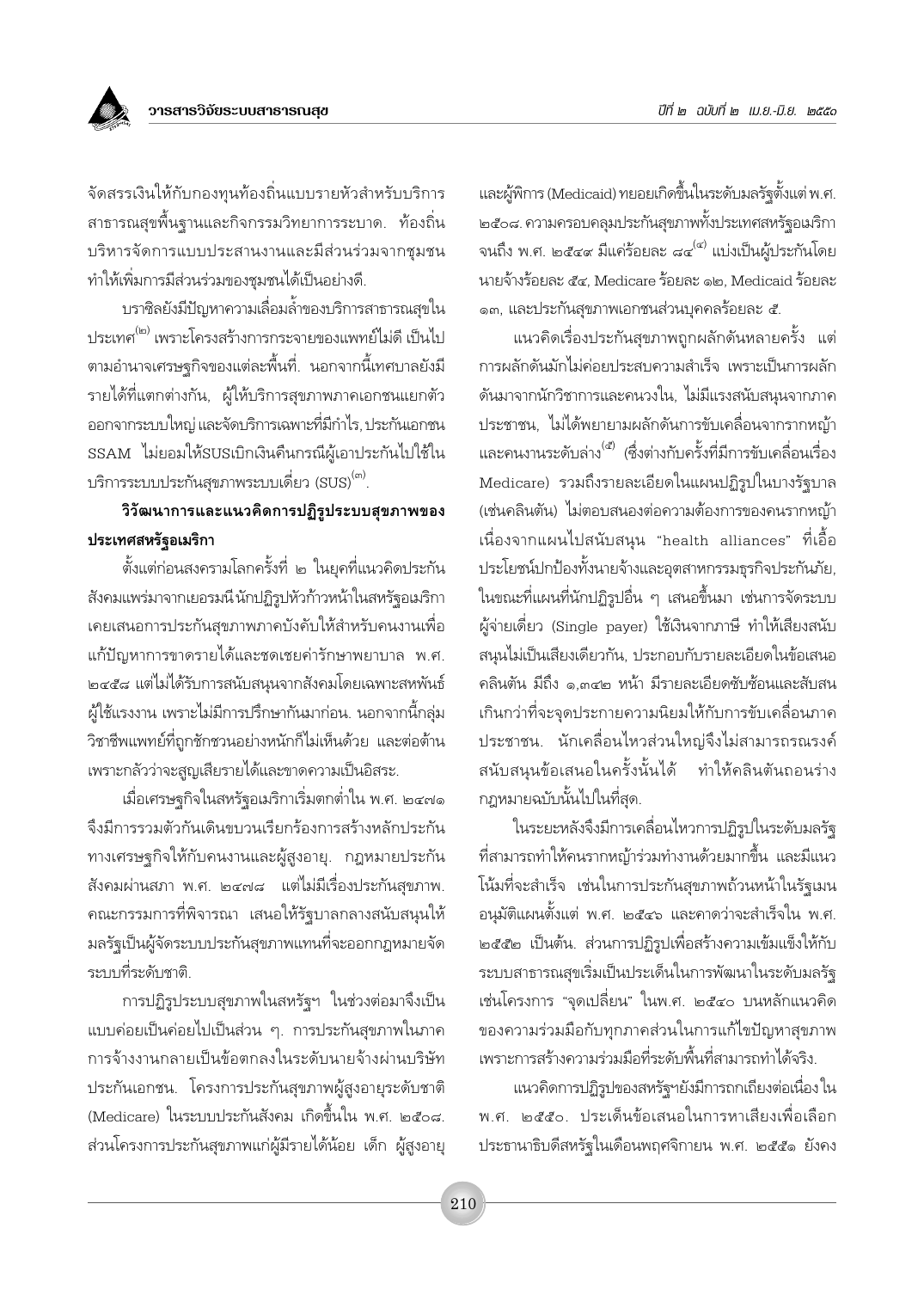เป็นเรื่องประกันสุขภาพ เนื่องจากร้อยละ ๑๕.๓ ของประชากร ยังไม่มีประกันสุขภาพ รายละเอียดของนโยบายมีความแตก ต่างกันในแต่ละพรรค

นางฮิลลารีย์ คลินตัน พรรคประชาธิปัตย์สหรัฐฯ เสนอ ็นโยบายเพื่อให้ทุกคนสามารถจ่ายประกันสุขภาพได้ ด้วย ึกลยุทธ์ด้านการเงินการคลังคือลดหย่อนภาษี และสร้างทาง เลือกการประกันใหม่ที่จัดโดยภาครัฐที่คล้ายโครงการประกัน ์ สุขภาพผู้สูงอายุ โดยรัฐอุดหนุนเบี้ยประกันในส่วนที่เกิน ลัดส่วนเพดานที่กำหนดต่อรายได้ คาดว่าจะใช้เงินในแผนนี้ ๑๑๐ พันล้านเหรียญสหรัฐฯ<sup>(๖)</sup> พยายามทำให้ทั้งคนที่มีและไม่มีประ กันมาก่อนรู้สึกได้ว่าจะได้ประโยชน์กันทั่วหน้า และพยายาม เพิ่มคุณภาพของบริการ<sup>(๗)</sup> ในขณะที่ผู้แข่งขันจากพรรคประชา ู้ธิปัตย์คนอื่น ๆ เช่น จอห์น เอดเวอร์ด และบาแรคค์ โอบามา ้มีแผนขยายความครอบคลุมประกันสุขภาพแบบหลายระบบ ี่ เช่นกัน. ส่วน Dennis Kucinich สนับสนุนระบบผู้จ่ายเดี่ยว ู้ในขณะที่พรรครีพับลิกันสัญญาว่าจะขยายความครอบคลุม ประกันสุขภาพโดยระบบตลาด เพิ่มการแข่งขันของระบบ ประกันสุขภาพเอกชน เพื่อลดอัตราเบื้ยประกันที่ประชาชน ู้ต้องจ่าย และคืนภาษี ๗,๕๐๐ เหรียญสหรัฐฯต่อคน และ ๑๕,๐๐๐ เหรียญสหรัฐฯต่อครอบครัว เพื่อให้ประชาชน สามารถนำไปจ่ายเบี้ยประกันได้ ື່

์ โดยสรุป รูปแบบของระบบสุขภาพในสหรัฐฯอิงระบบ ู้ ตลาดมากที่สุด เป็นประเทศพัฒนาแล้วที่ยังไม่มีหลักประกัน สุขภาพถ้วนหน้า. บริษัทประกันสุขภาพเอกชนมีบทบาทสูง, เเพทย์มีความเป็นอิสระสูงจนค่ารักษาพยาบาลเพิ่มสูงขึ้นเรื่อย ๆ ซึ่งเป็นสาเหตุหนึ่งที่ทำให้เกิดการผลักดันระบบประกันสังคม สำหรับผู้สูงอายุใน พ.ศ. ๒๕๐๘ ด้วย. ในขณะที่สหรัฐยังคง ระบบตลาด, โครงการประกันสุขภาพของรัฐ เช่นโครงการ ประกันสุขภาพผู้มีรายได้น้อย ก็หาทางควบคุมค่าใช้จ่ายค่า รักษาพยาบาล โดยวิธีการ "Managed care หรือ Managed competition" โดยการซื้อบริการกับองค์กรซ่อมบำรุงสุขภาพ (Health Maintenance Organization; HMO) อาจ เป็นบริษัทประกันก็ได้ ซึ่งผู้ป่วยต้องขึ้นทะเบียนกับแพทย์ภาย ใต้สัญญาของ HMO แล้ว Medicaid จ่ายเบี้ยประกันให้ HMO เป็นรายเดือน.

### วิวัฒนาการและแนวคิดการปฏิรูประบบสุขภาพของ ึ์<br>ประเทศอังกถษ

ประเทศอังกฤษเป็นต้นแบบของรูปแบบประกันสุขภาพ ้ถ้วนหน้าโดยแหล่งเงินจากภาษีรูปแบบบีเวอริดจ์. แต่ก่อน ึหน้านั้น ช่วงก่อนสงครามโลกครั้งที่ ๒ อังกฤษได้อิทธิพล แนวคิดเรื่องประกันสังคมมาจากเยอรมนี (Bismarck Model) ู้<br>เช่นกัน ที่ใช้แหล่งเงินจากเงินสมทบของประชาชนที่มีรายได้มา จากการทำงาน. ใน พ.ศ. ๒๔๕๔ รัฐบาลพรรคเสรีนิยมออก ึกฎหมายการประกันสุขภาพให้กับคนงานในประเทศ อังกฤษ ์ โดยคนงานขึ้นทะเบียนกับแพทย์โดยตรง และกองทุนจ่ายใน อัตรารายหัวให้กับแพทย์. การออกแบบระบบโดยวิธีการขึ้น ึทะเบียนตรงกับแพทย์และจ่ายในอัตรารายหัว เป็นแนวคิด ี สำคัญที่เป็นรากฐานของระบบสุขภาพของอังกฤษจนถึงทุกวันนี้.

์ โครงสร้างระบบบริการสุขภาพภาครัฐถูกพัฒนาขึ้นอย่าง ี<br>มากทั่วประเทศ ในช่วงท้ายของสงครามโลกครั้งที่ ๒ อัน เนื่องมาจากประชาชนจำนวนมากได้รับบาดเจ็บจากกองทัพ เยอรมัน จึงเกิดการจัดตั้งบริการแพทย์ฉุกเฉิน (Emergency Medical Service) เชื่อมโยงระบบทั่วประเทศ ทั้งเครือข่าย ∫รงพยาบาล, เครือข่ายห้องปฏิบัติการ, ระบบคลังเลือด, ้ระบบจัดบริการ ผ่าตัด, ประสาทวิทยา, จิตวิทยา และเวช ์ ศาสตร์ฟื้นฟู ∴ซึ่งเป็นประวัติศาสตร์รากฐานตอบคำถามว่า ทำไมระบบบริการสุขภาพภาครัฐในอังกฤษจึงเข้มแข็งกว่าภาค เอกชนมากนัก

ึการเปลี่ยนแปลงระบบการประกันสุขภาพจากรูปแบบ ้บิสมาร์คมาเป็นรูปแบบที่ใช้ภาษีจัดประกันสุขภาพให้กับทุกคน ใน พ.ศ. ๒๔๙๑ จึงเกิดขึ้นได้บนความพร้อมของโครงสร้าง ิ บริการสุขภาพภาครัฐ, แนวคิดของแผนฟื้นฟูสังคมบูรณาการ ิของ Sir William Beveridge ที่มีแนวคิดที่จะลดความแตก ต่างของมาตรการช่วยเหลือของรัฐที่ปฏิบัติต่อกลุ่มเป้าหมาย, ประกอบกับความสามารถของผู้นำ (รัฐมนตรีกระทรวงสาธาร-ิณสุข Aneurin Bevan) ที่สามารถสร้างแรงสนับสนุนจากผู้ ให้บริการสุขภาพทั่วประเทศโดยการส่งข้อเสนอไปทั่วระบบ ึ บริการแพทย์ฉุกเฉิน ชี้ชวนให้เห็นว่าการใช้ภาษีของระดับ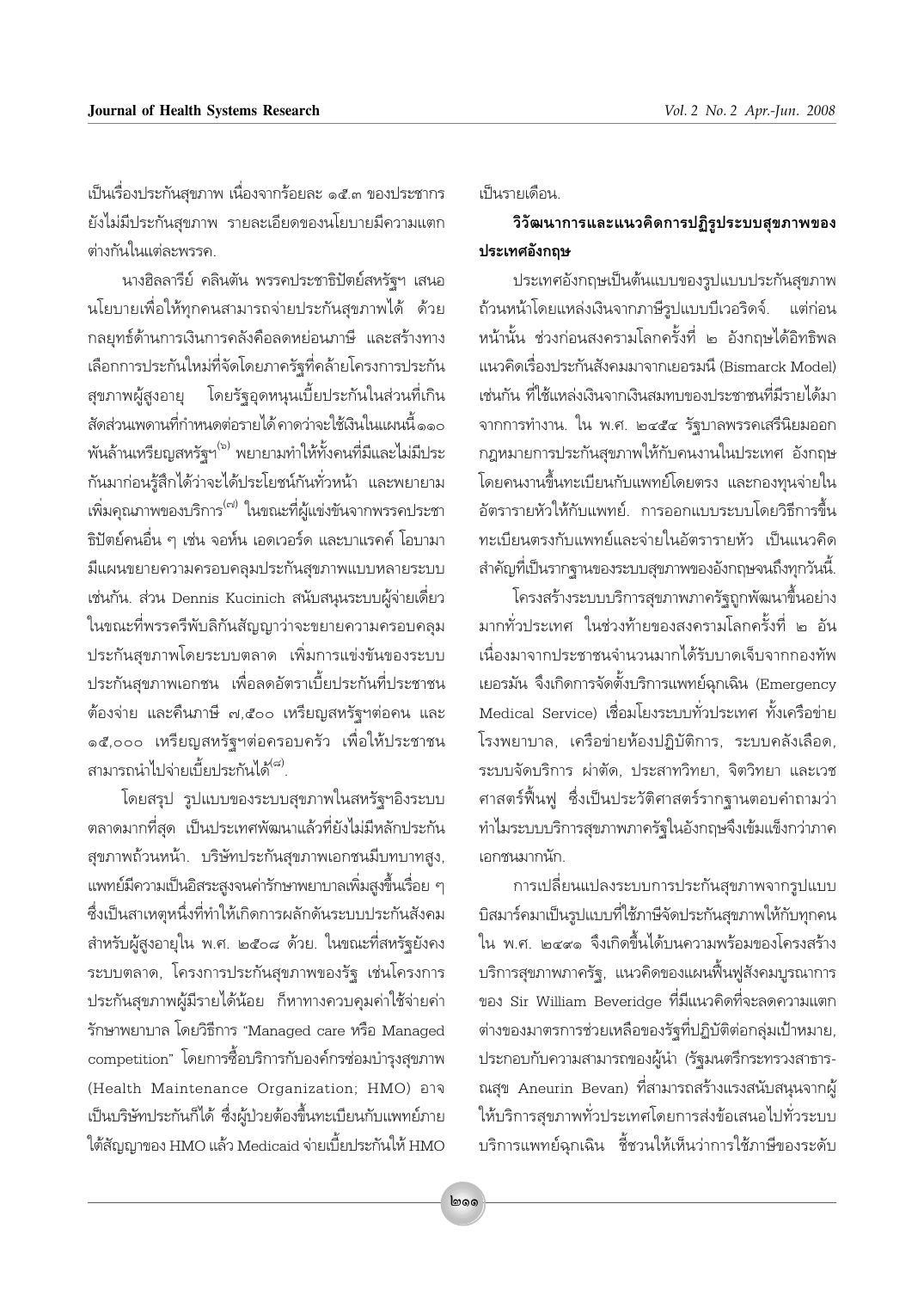ประเทศในโครงการสุขภาพจะช่วยแก้ปัญหาความสามารถที่ แตกต่างกันของท้องถิ่นในการหารายได้, และใช้ความได้ <u>เปรียบของรัฐบาลพรรคแรงงานในรัฐสภาผ่านกฎหมายได้ใน</u> ที่สุด. การปฏิรูปครั้งนั้นให้สิทธิพิเศษมากมายกับแพทย์ผู้ เชี่ยวชาญเพื่อลดแรงต้าน และเกิดโครงสร้าง ระบบย่อยไตรภาคี (Tripartite structure) คือ ๑) ระบบโรงพยาบาลและผู้ เชี่ยวชาญภายใต้การจัดการของคณะกรรมการภูมิภาค ๑๔ คณะ, ๒) เวชปฏิบัติทั่วไป ภายใต้สัญญาที่บริหารโดยระดับ ประเทศ, และ ๓) บริการสุขภาพชุมชน เช่น พยาบาลเยี่ยมบ้าน, ผดุงครรภ์, งานอนามัยแม่และเด็ก, การป้องกันโรค อยู่ภาย ใต้การจัดการของรัฐบาลท้องถิ่น. ต่อมาใน พ.ศ. ๒๕๑๗ บริการของโรงพยาบาลและของท้องถิ่นถูกรวมไปจัดการภาย ใต้ฝ่ายเจ้าหน้าที่สุขภาพภูมิภาค (Regional Health Authorities).

้บริการสุขภาพแห่งชาติ (NHS) ยุคแรกนี้เป็นยุคที่ให้ ความสำคัญกับระบบโรงพยาบาล (hospital-dominated system) ประชาชนต้องเลือกขึ้นทะเบียนกับแพทย์เวชปฏิบัติทั่วไป. การรักษาแบบฉกเฉินที่โรงพยาบาลจะได้รับการรักษาทันที ใน ขณะที่บริการเฉพาะทางอื่น (elective specialty care) ต้อง รอคิวนาน (เฉลี่ย ๔๖ วัน) จึงมีผู้ซื้อประกันเอกชนอยู่ส่วน หนึ่งประมาณร้อยละ ๑๑.๕ ของประชากร.

จากปัญหาเศรษฐกิจถดถอยมายาวนานในช่วง พ.ศ. ๒๕๐๕-๒๕๒๒ รัฐบาลเปลี่ยนไปมาในการเลือกตั้งแต่ละครั้ง (ครั้งละ ๔ ปี) ระหว่างพรรคอนุรักษ์นิยมกับพรรคแรงงาน จน กระทั่งกรณีพิพาทรุนแรงระหว่างนายจ้างกับลูกจ้างที่เกิดขึ้น ในภาคอุตสาหกรรม ในช่วงรัฐบาลพรรคแรงงาน (พ.ศ. ๒๕๒๑) ทำให้พรรคอนุรักษ์นิยมใช้จุดอ่อนของพรรคแรงงานในการ เอาชนะการเลือกตั้งที่มีขึ้นใน พ.ศ. ๒๕๒๒ มีผลให้นางมาร์กา-เรต แธ็ตเชอร์ เป็นนายกรัฐมนตรียาวนานถึง ๓ สมัย (ค.ศ. ๑๙๗๙-๑๙๙๐). มาตรการต่าง ๆ ด้านเศรษฐกิจ ถูกนำมาใช้ เพื่อลดรายจ่ายภาครัฐ และเพิ่มการแข่งขัน.

รัฐบาลแธ็ตเชอร์ได้นำมาตรการการจัดการเพื่อแก้ไข ปัญหาประสิทธิภาพมาใช้กับ NHS เริ่มตั้งแต่พ.ศ. ๒๕๒๖ แนวคิดเรื่องตลาดภายใน เริ่มใน พ.ศ. ๒๕๓๒ และผ่าน

กฎหมายบริการสุภาพแห่งชาติและบริการรักษ์ชุมชน (National Health Service & Community Care Act พ.ศ. ๒๕๓๓) ที่เปลี่ยนบทบาท NHS จากการบริหารโรงพยาบาลเองมาเป็น ผู้ซื้อบริการจากโรงพยาบาลของตนเองและโรงพยาบาลใน สังกัดอื่น. แพทย์เวชปฏิบัติทั่วไปกลายเป็นผู้ถือเงิน ที่สามารถ ชื้อบริการต่อจากผู้จัดบริการอื่นให้กับผู้ป่วยที่ลงทะเบียนไว้ กับตน. ส่วนผู้ให้บริการกลายเป็นกองทุนหรือหุ้นส่วนอิสระ (Independent trusts) ที่บริหารโดยคณะกรรมการ ๕ ชุดคือ กองทุนการบริบาลปฐมภูมิ, กองทุนโรงพยาบาล, กองทุน บริการรถพยาบาล, กองทุนการบริบาลรักษา, และกองทุน ้บริการสุขภาพจิต เรียกว่าเป็นยุคปฏิรูปเพื่อสนับสนุนการถือ เงินของแพทย์เวชปฏิบัติ (GP fundholding).

แนวคิดเรื่องลดคนเจ็บ และลดอัตราการตาย เพื่อลด รายจ่ายค่ารักษาพยาบาลของประเทศ ปรากฏอยู่ในแผน สุขภาพแห่งชาติ พ.ศ. ๒๕๓๕- ๒๕๔๐ จัดทำโดยกรมอนามัย เป็นแผนแม่บทด้านสุขภาพแผนแรกที่จัดลำดับความสำคัญ ปัญหาสุขภาพสูงสุด ๕ อันดับ และกำหนดเป้าหมายการ ทำงานที่จะลดโรค และเสริมสร้างสถานะสุขภาพของประชาชน โดยรวมอย่างชัดเจน, มีการทำงานประสานงานกับหน่วยงาน อื่นที่เกี่ยวข้องด้วย แต่ผลการทำงานไม่ประสบความสำเร็จ เท่าที่ควร เนื่องจากไม่มีแนวทางการทำงานร่วมกันระหว่าง ชุมชนกับรัฐ.

้ต่อมาพรรคแรงงานได้เป็นรัฐบาลตั้งแต่ พ.ศ. ๒๕๔๐ นโยบายเปลี่ยนจากการแข่งขันการจัดการ ( Managed competition) เป็นความร่วมมือการจัดการ (Managed cooperation) สร้างความร่วมมือระหว่างรัฐและเอกชนมากขึ้น, พัฒนา ให้มีกองทุนการบริบาลมูลฐาน ที่รวมเอางานของแพทย์เวช ปฏิบัติทั่วไปเข้าไว้กับงานบริการชุมชนและเชื่อมกับประเด็น นโยบายด้านสาธารณสุข, พัฒนาโครงการประสานความเชื่อม โยงด้านที่อยู่อาศัย, การจ้างงาน และการศึกษา, กระจายงบ ้ประมาณส่วนกลางไปให้กองทุนการบริบาลมูลฐาน ให้มากที่สุด และสนับสนุนให้กองทุนสร้างความเชื่อมโยงกับแพทย์เฉพาะ ทางกับโรงพยาบาล, สร้างความเข้มแข็งให้ตลาดสุขภาพมากขึ้น เช่น สนับสนุนให้รับช่วงบริการ (outsourcing of medical ser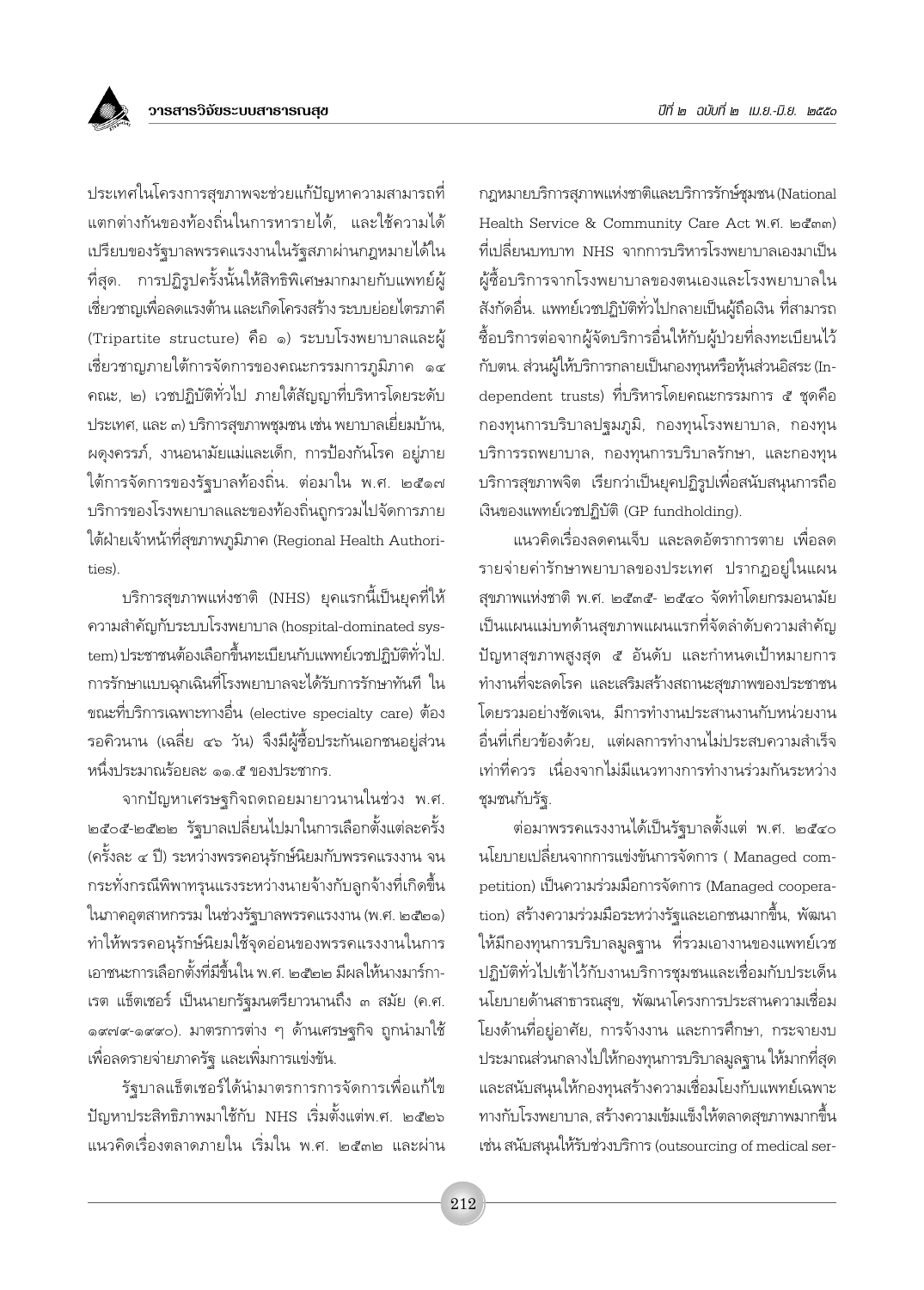vices) หรือสร้างโรงพยาบาลโดยเอกชน

แผนสุขภาพ พ.ศ. ๒๕๔๒ ที่จัดทำโดยกรมอนามัยใน ยุคนายโทนีย์ แบลร์ "Saving lives: Our Healthier Nation" เสนอยุทธศาสตร์ใหม่ที่มีบทบาทร่วมกันทั้งของบุคคล ชุมชน และรัฐ, เปลี่ยนมุมมองจากการที่เน้นแก้ปัญหาโรค มาเป็นการ ุ่มองสุขภาพที่ดีและที่ดีกว่า, มียุทธศาสตร์ในเรื่องทักษะด้าน สขภาพ.

แผนสุขภาพล่าสุด Our Health, Our Care, Our Say พ.ศ. ๒๕๔๙ มุ่งไปที่กระจายอำนาจอย่างไร จึงเหมาะสม เพราะมีความขัดแย้งของการรวมอำนาจและกระจายอำนาจ. ท้องถิ่นไม่มีอิสระ, นอกจากนี้ยังมีความขัดแย้งระหว่าง NHS กับแพทย์ โดยเฉพาะการบริบาลมูลฐาน.

้อังกฤษเป็นประเทศที่พัฒนาแล้ว และรัฐมุ่งเน้นรัฐ สวัสดิการ. รัฐมีรายได้จากภาษีเป็นอัตราที่สูง และรัฐเป็นผู้ ริเริ่มในการจัดบริการและรับประกันสิทธิในการเข้าถึงบริการ. วิวัฒนาการจวบจนทุกวันนี้มีการขยายขอบเขตการบริการไปสู่ บริการในชุมชนและบริการดูแลระยะยาวในผู้สูงอายุ. แต่ ระหว่างทางจะต้องจัดการกับปัญหาค่าใช้จ่ายที่สูงขึ้น, การ ขาดแคลนแพทย์เฉพาะทาง, คิวรอคอยที่ยาวนาน, การได้รับ งบประมาณที่ไม่เพียงพอ<sup>(๙)</sup> และจัดความพอดีในการกระจาย อำนาจสู่ท้องถิ่น และท้ายที่สุดต้องกลับมามุ่งเน้นให้ประชาชน ดูแลตนเอง. มีข้อสังเกตว่ามีการใช้วิชาการเป็นฐานในการ ผลักดันการเปลี่ยนแปลงค่อนข้างมาก แต่กลับไม่พบการ เคลื่อนไหวของกลุ่มประชาชนเพื่อผลักดันในเรื่องนโยบาย สุขภาพนอกสภา เพราะถือว่าประชาชนใช้สิทธิโดยการเลือกผู้ แทนไปทำหน้าที่ในสภาผู้แทนและสามารถแสดงบทบาทได้เต็มที่ ในองค์กรผู้บริโภค ที่เรียกว่า สภาสุขภาพชุมชน.

มีประเด็นสำคัญ ๓ ประเด็น ในเรื่องที่เกี่ยวข้องกับ บทบาทของประชาชน คือ

๑ ประชาชนมีส่วนในการตัดสินใจในการรักษาของตน โดยสามารถเลือกขึ้นทะเบียนกับกองทุนการบริบาลมูลฐาน ใดก็ได้

๒. ประชาชนมีส่วนร่วมในการวางแผนพัฒนา ติดตาม และตรวจสอบการให้บริการในสภาสุขภาพชุมชน.

.๓. การมีส่วนร่วมของสาธารณะชนโดยทั่วไป เช่น

- การจัดตั้งองค์กรทางสุขภาพ เช่น สภาสุขภาพชุมชน.

- การแสดงความคิดเห็นของประชาชน โดยการร้อง เรียนกับ NHS หรือสื่อ.

- การตรวจสอบคุณภาพ.

- กลุ่มช่วยเหลือตนเอง และกลุ่มรณรงค์.

นอกจากนี้ยังมีเจ้าหน้าที่รับเรื่องราวร้องเรียนด้านสขภาพ (Health Ombudsman) ซึ่งจะทำหน้าที่สืบสวนเรื่องร้องเรียน ต่าง ๆ จากประชาชนทั่วไปเกี่ยวกับการให้บริการของ NHS แต่เจ้าหน้าที่ฯไม่สามารถดำเนินการสอบสวนกรณีต่าง ๆ ซึ่ง อยู่ในกระบวนการของศาลได้. กระบวนการศาลจะเป็น กระบวนการสุดท้ายที่ประชาชนสามารถไปฟ้องร้องโดยอิสระ. ึกลยุทธ์ที่สำคัญของเจ้าหน้าที่ฯคือการโฆษณาประชาสัมพันธ์ ทำให้เป็นข่าว ซึ่งจะพิมพ์ในเอกสารปีละ ๒ ครั้ง อย่างกว้าง ขวางในสื่อมวลชนต่าง ๆ. รายงานของเจ้าหน้าที่รับร้องเรียน จะได้รับการตรวจสอบโดยคณะกรรมาธิการของรัฐสภาที่ทำ หน้าที่เกี่ยวกับเรื่องสุขภาพ. คณะกรรมาธิการนี้ได้ทำให้เกิด การประชาสัมพันธ์ในวงกว้างมากยิ่งขึ้น ซึ่งเป็นการเพิ่มอำนาจ ของเจ้าหน้าที่รับเรื่องร้องเรียนในทางอ้อม. คณะกรรมาธิการ ของรัฐสภาสามารถเรียกผู้มีอำนาจจัดการด้านสุขภาพ (Health Authorities) หรือผู้ที่เกี่ยวข้องและชักถามผู้บริหารถึงเรื่อง ราวที่เกิดขึ้นและปฏิกิริยาของผู้ที่เกี่ยวข้อง ซึ่งจะทำให้ผู้ที่มี ส่วนเกี่ยวข้องกับการร้องเรียนนั้น ๆ เกิดแรงกดดันทางจิตใจ มากกว่าแรงกดดันทางกฎหมาย ส่งผลให้มีความรับผิดชอบ ต่อหน้าที่เพื่อป้องกันไม่ให้เกิดการร้องเรียนตามมา.

### วิวัฒนาการและแนวคิดการปฏิรูประบบสุขภาพเปรียบ เทียบประเทศไทยกับต่างประเทศ

ตารางที่ ๑ แสดงเหตุการณ์การปฏิรูประบบสุขภาพของ ประเทศบราซิล สหรัฐฯ อังกฤษและไทย ตามช่วงเวลาที่ ประเทศสหรัฐฯและอังกฤษอยู่ในกลุ่มประเทศพัฒนาแล้ว. ประเทศไทยกับบราซิลอยู่ในกลุ่มประเทศกำลังพัฒนา แต่ บราซิลมีรายได้ประชาชาติต่อหัวสูงกว่าของไทย (ใน พ.ศ. ๒๕๔๙ ของบราซิลและไทยเป็น ๓,๔๖๐ และ ๒,๙๙๐ เหรียญสหรัฐฯ ตามลำดับ). ประเทศสหรัฐฯ และบราซิลมีการปกครองแบบ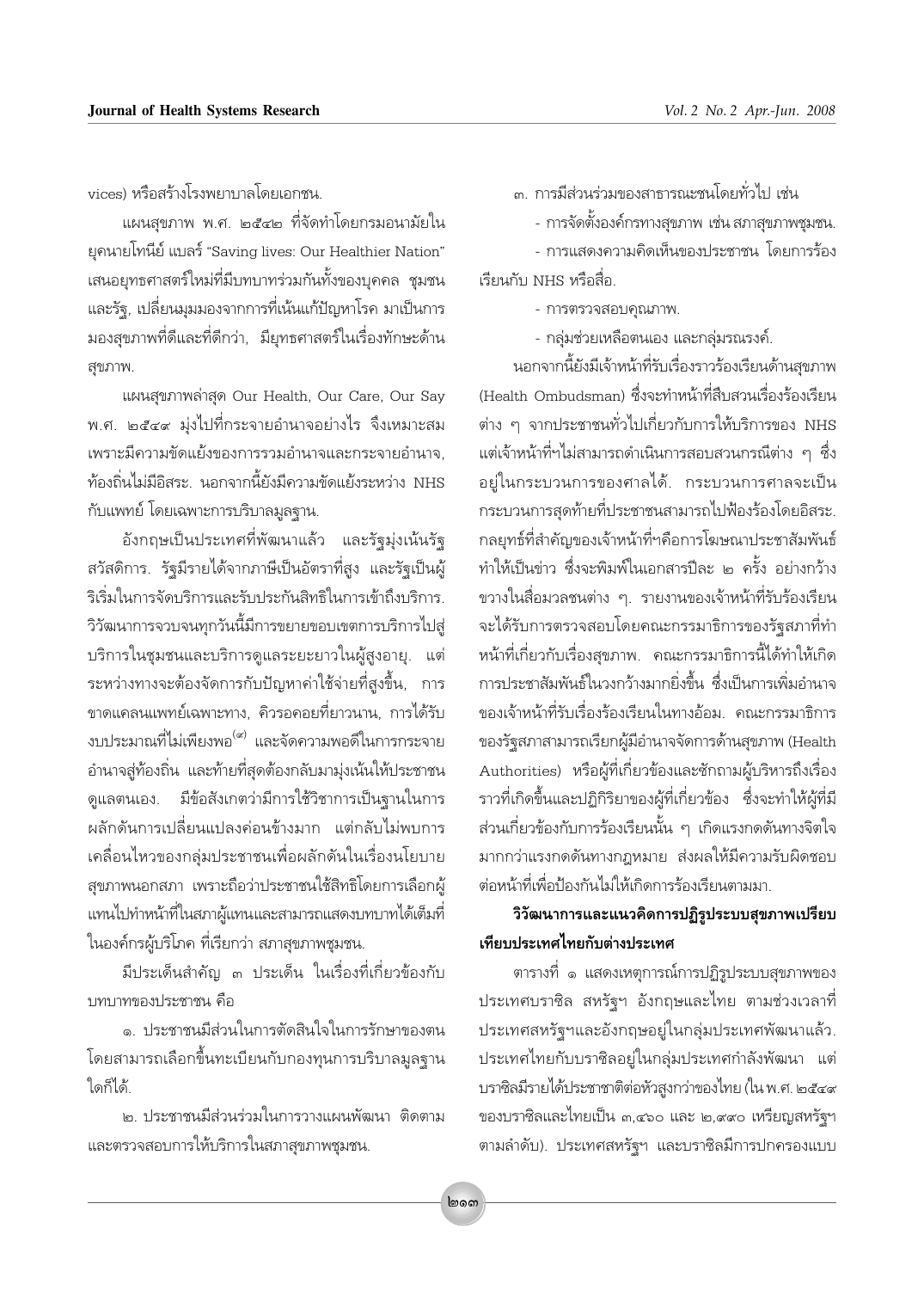| ช่วงเวลา                                               | บราซิล                                                                                                                                                                                                                                                                                                                                                                                                                                                                                                                                                                                                                                                             | สหรัฐอเมริกา                                                                                                                                                                                                                                   | อังกฤษ                                                                                                                                                                                                                                                                                                                                                                                                                                                                                                                                                                                                           | ไทย                                                                                                                                                                                                                                                                                                                                                                                                                                                                                                                                          |
|--------------------------------------------------------|--------------------------------------------------------------------------------------------------------------------------------------------------------------------------------------------------------------------------------------------------------------------------------------------------------------------------------------------------------------------------------------------------------------------------------------------------------------------------------------------------------------------------------------------------------------------------------------------------------------------------------------------------------------------|------------------------------------------------------------------------------------------------------------------------------------------------------------------------------------------------------------------------------------------------|------------------------------------------------------------------------------------------------------------------------------------------------------------------------------------------------------------------------------------------------------------------------------------------------------------------------------------------------------------------------------------------------------------------------------------------------------------------------------------------------------------------------------------------------------------------------------------------------------------------|----------------------------------------------------------------------------------------------------------------------------------------------------------------------------------------------------------------------------------------------------------------------------------------------------------------------------------------------------------------------------------------------------------------------------------------------------------------------------------------------------------------------------------------------|
| ก่อนสงครามโลกครั้งที่<br>لما                           | พ.ศ. ๒๔๖๖ เริ่มมีกฎหมาย พ.ศ.๒๔๗๘ มีกฎหมาย พ.ศ.๒๔๕๔ ประกันสุขภาพ<br>ประกันสังคมครอบคลุมประกัน ประกันสังคมแต่ไม่ครอบ- สำหรับคนทำงานครอบคลุม<br>สุขภาพ เฉพาะคนงานในเขต คลุมสุขภาพ<br>เมือง และกลุ่มวิชาชีพ                                                                                                                                                                                                                                                                                                                                                                                                                                                            |                                                                                                                                                                                                                                                | บริการสุขภาพปฐมภูมิ                                                                                                                                                                                                                                                                                                                                                                                                                                                                                                                                                                                              |                                                                                                                                                                                                                                                                                                                                                                                                                                                                                                                                              |
| สงครามโลกครั้งที่ ๒<br>พ.ศ.๒๔๘๒-๒๔๘๘                   |                                                                                                                                                                                                                                                                                                                                                                                                                                                                                                                                                                                                                                                                    |                                                                                                                                                                                                                                                | บริการแพทย์ฉุกเฉิน                                                                                                                                                                                                                                                                                                                                                                                                                                                                                                                                                                                               |                                                                                                                                                                                                                                                                                                                                                                                                                                                                                                                                              |
| หลังสงครามโลกครั้งที่<br>๒                             |                                                                                                                                                                                                                                                                                                                                                                                                                                                                                                                                                                                                                                                                    | สุขภาพผู้มีรายใด้น้อย จัด ครอบงำ<br>โดยมลรัฐแบบสมัครใจ<br>ช่วง พ.ศ.๒๕๓๗ รัฐบาล                                                                                                                                                                 | พ.ศ. ๒๕๐๘ ประกันสุขภาพ พ.ศ. ๒๔ธฺ๑ บริการสุขภาพ<br>ผู้สูงอายุ พ.ศ. ๒๕๐๘ ประกัน   แห่งชาติยุคระบบโรงพยาบาล                                                                                                                                                                                                                                                                                                                                                                                                                                                                                                         | พ.ศ.๒๔ธ๕ ตั้งกระทรวง<br>สาธารณสุข<br>$W.M.\omega$ c $60$<br>ออกพรบ.<br>ประกันสังคมแต่ไม่มีการนำ<br>ไปปฏิบัติ<br>พ.ศ.๒๔ธฺ๘ สวัสดิการทด<br>แทนการบาดเจ็บจากการ<br>ทำงาน สำหรับข้าราชการ                                                                                                                                                                                                                                                                                                                                                        |
| สุขภาพถ้วนหน้า /<br>การแข่งขันการจัดการ<br>ถึงปัจจุบัน | พ.ศ.๒๕๑๘ มีการขับเคลื่อนการ<br>ปฏิรูประบบสุขภาพบนหลัก<br>การถ้วนหน้า ควบคู่ไปกับการ<br>ขับเคลื่อนประชาธิปไตย<br>พ.ศ.๒๕๑๑ ร่างนโยบาย<br>สุขภาพ ที่จัดตั้งระบบสุขภาพ<br>รวมเป็นหนึ่งอยู่ในรัฐธรรมนูญ<br>ประกาศใช้ พ.ศ. ๒๕๓๓<br>พ.ศ.๒๕๓๓ เกิด SUS ครอบ<br>คลุมประชากรทุกคน ๑๗๔.๖<br>ถ้านคน จัดบริการโดยสถาน<br>พยาบาลภาครัฐเป็นส่วนใหญ่<br>ควบคู่ไปกับ Complementary<br>Medical Care System (SSAM)<br>ที่เป็นประกันสุขภาพเอกชนผูก<br>กับการจ้างงาน ครอบคลุม<br>ประชากร ๓๓ ถ้านคน (๑ $5\%$ )<br>พ.ศ.๒๕๓๘ รัฐบาลพยายาม<br>แก้กฎหมายให้ SSAM จ่ายค่า<br>รักษาของผู้มีประกันสุขภาพ<br>เอกชนให้โรงพยาบาลใน SUS<br>แต่ไม่สำเร็จ<br>พ.ศ.๒๕๓ธ SUS จ่ายงบราย<br>หัวให้ท้องถิ่น | จากพรรครีพับริกันพยายาม<br>ึ่จะสร้างหลักประกันสุขภาพ พ.ศ.๒๕๒๕รัฐบาลแธ็ตเชอร์<br>ถ้วนหน้าแต่ไม่สำเร็จ<br>พ.ศ.๒๕๔๐-๔๖ ปฏิรูป ทั่วไปใน NHS<br>ระดับมลรัฐ "จุดเปลี่ยน" ปฏิรูป NHS จากการจัดการ<br>้เลือกตั้งประธานาธิบดีปี ปฏิบัติทั่วไป<br>මර්ජිග | ใช้กลยุทธ์ปฏิรูปการจัดการ<br>ระบบการสาธารณสุขใน พ.ศ.๒๕๓๓ ออกกฎหมาย<br>พ.ศ. ๒๕๕๐ ประเด็นการ รวมศูนย์ไปเป็นการแข่งขัน<br>ขยายหลักประกันสุขภาพ การจัดการ - ตลาดภายใน<br>เป็นส่วนหนึ่งในการหาเสียง ยุคการถือเงินของแพทย์เวช<br>พ.ศ.๒๕๑๕ ออกแผนสุขภาพ<br>แห่งชาติ (๒๕๓๕-๒๕๔๐)<br>เพื่อลครายจ่ายค่ารักษา<br>พยาบาล<br>การแข่งขันเป็น "หุ้นส่วน"<br>และ"ความร่วมมือ."<br>พ.ศ.๒๕๔๐ ปรับโครงสร้าง<br>NHS $\overrightarrow{v}$ Primary health care<br><b>Trusts</b><br>$W.R.l\omega$ & do<br>ออกแผน<br>สุขภาพ Saving lives: Our<br>Healthier Nation.<br>$W.$ ମି. ๒ ๕ ๔ ธ ออกแผน<br>สุขภาพ: Our Health, Our<br>Care Our Sav | พ.ศ.๒๕๑๖ กองทุนทดแทน<br>แรงงาน<br>พ.ศ.๒๕๑๘ สงเคราะห์ผู้มี<br>รายได้น้อย<br>พ.ศ.๒๕๒๒ สาธารณสุข<br>มูลฐาน<br>พ.ศ.๒๕๒๑ สวัสดิการรักษา<br>พยาบาลสำหรับข้าราชการ<br>พ.ศ. ๒๕๒៩ บัตรสุขภาพ<br>พ.ศ.๒๕๑๑ กฎหมายประกัน<br>สังคมมีผลบังคับใช้ เกิด<br>ระบบประกันสุขภาพให้กับ<br>ึกนทำงาน<br>พ.ศ.๒๕๓ธ รัฐบาล Tony พ.ศ.๒๕๔๔ โครงการ ๓๐<br>Blair มีนโยบายปฏิรูปจาก บาทที่มีการปฏิรูประบบ<br>บริการสุขภาพ<br>และการ<br>ประกันสุขภาพ<br>พ.ศ.๒๕๔๔ พรบ.สร้างเสริม<br>สุขภาพ<br>พ.ศ.๒๕๔๕ พรบ.หลักประกัน<br>สุขภาพ<br>พ.ศ. ๒๕๔๕-๔ธ แผน ธ เน้น<br>All for Health. |

ี <mark>ตารางที่</mark> ๑ วิวัฒนาการการปฏิรูประบบสุขภาพ ของประเทศบราซิล, สหรัฐอเมริกา, อังกฤษ และไทย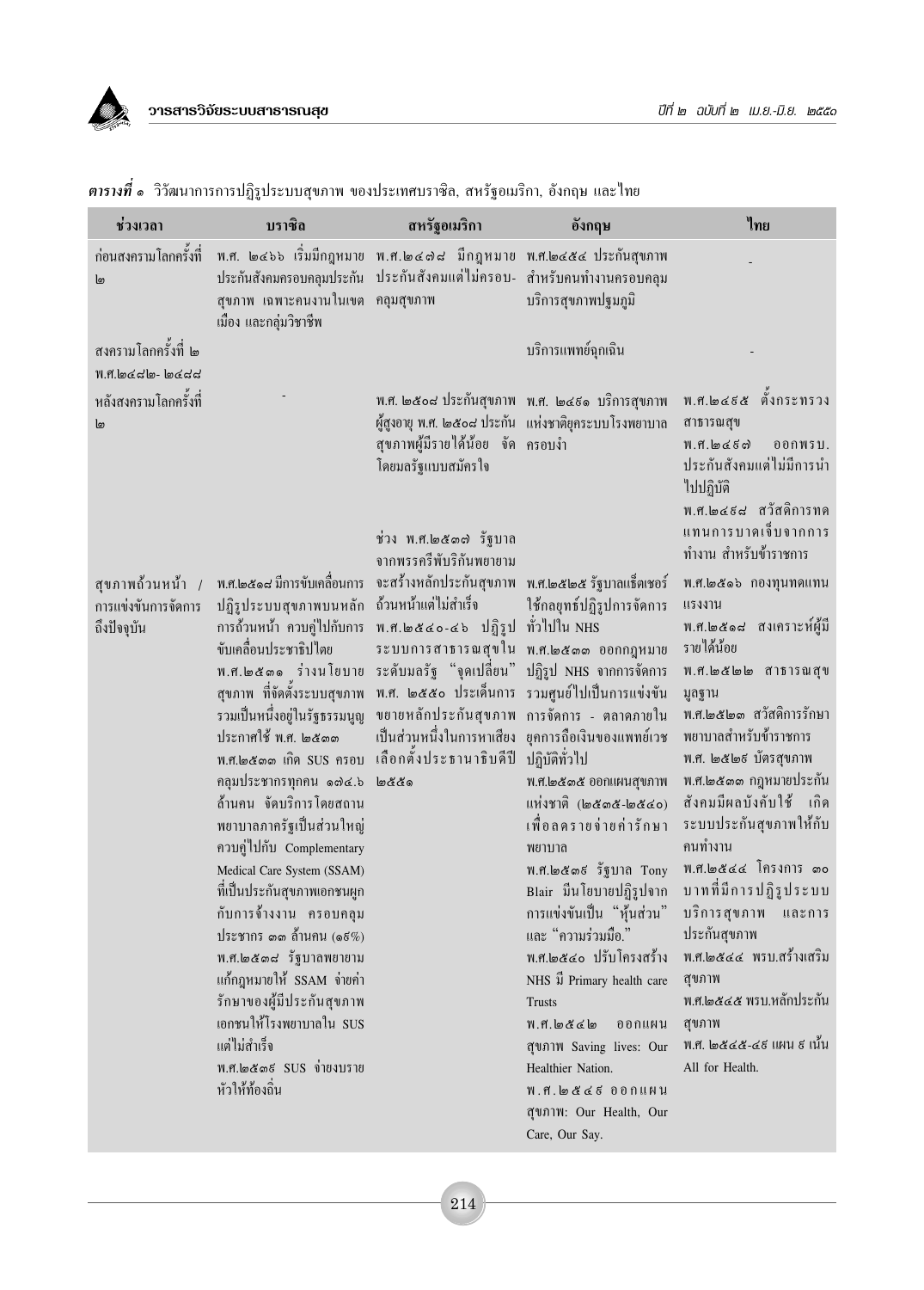ู้ เคยมีกฎหมายประกันสังคมมาแล้วครั้งหนึ่งถูกประกาศใช้ใน พ.ศ. ๒๔๙๗ แต่กฎหมายนั้นไม่สามารถประกาศใช้เพราะมี ้แรงต้านจากบริษัทประกันภัยเอกชนและวิสาหกิจ รวมทั้ง ้รัฐวิสาหกิจ<sup>(๑๒)</sup>. ภายหลังมีการขับเคลื่อนของหลายภาคส่วนใน สมัยรัฐบาลที่ ฯพณฯท่าน พลเอกเปรม ติณสูลานนท์ เป็น นายกรัฐมนตรี และผลักดันให้มีกฎหมายประกันสังคม ประกาศใช้ใน พ.ศ. ๒๕๓๓ ที่ใช้มาจนถึงทุกวันนี้ ระบบเป็น ูรูปแบบบิสมาร์ค (จ่ายเงินสมทบ ๓ ฝ่าย จากลูกจ้าง นายจ้าง และรัฐ) คล้ายประกันสังคมของบราซิลในยุคแรกที่ให้โรง พยาบาลเอกชนมาจัดบริการให้กับผู้ประกันตน. แต่สำหรับ ประเทศไทยให้โรงพยาบาลรัฐร่วมในโครงการด้วย และจ่าย เงินให้โรงพยาบาลเป็นแบบเหมาจ่ายรายหัวเหมือนการบริบาล แบบจัดการ (managed care). ในช่วงก่อนที่กฎหมายประกัน ้สังคมจะใช้งานได้จริง มีสวัสดิการทดแทนการบาดเจ็บจาก การทำงานสำหรับข้าราชการเกิดขึ้นใน พ.ศ. ๒๔๙๘ ที่พัฒนา จนขยายความคุ้มครองการเจ็บป่วยทั่วไป ไปเป็นสวัสดิการค่า ู้รักษาพยาบาลข้าราชการตามมติคณะรัฐมนตรี พ.ศ. ๒๕๒๓, และยังมีกองทุนเงินทดแทนการบาดเจ็บจากการทำงานสำหรับ ึ คนทำงานภาคเอกชนเกิดขึ้นใน พ.ศ. ๒๕๓๑ ก่อนกฎหมาย ำ∣ระกันสังคมประกาศใช้

ส่วนการช่วยเหลือด้านค่ารักษาพยาบาลให้กับประชาชน ์ ทั่วไป มีแนวคิดที่เริ่มจากการสงเคราะห์คนจน พัฒนาไป เป็นการประกันสุขภาพถ้วนหน้า โดยถือว่าสุขภาพเป็นสิทธิขั้น ู้พื้นฐานของประชาชน โดยตั้งแต่ พ.ศ. ๒๕๑๘ รัฐบาลได้เริ่ม ให้สวัสดิการกับคนจนก่อนด้วยงบประมาณ แล้วขยายความ คลุมไปยังกลุ่มเด็กและผู้สูงอายุ. สำหรับแรงงานนอกภาคการ ้จ้างงานในชนบทมีโครงการประกันสุขภาพแบบสมัครใจ ใน พ.ศ. ั๒๕๒๙ (ร่วมจ่ายระหว่างเอาผู้ประกันและรัฐ) แต่เมื่อรวมทุก ู้ โครงการแล้วไม่สามารถขยายความครอบคลุมการประกัน สุขภาพได้มากกว่าร้อยละ ๖๙ ของประชากรทั้งประเทศ (พ.ศ. ็๒๕๔๓). ในที่สุดพรรคการเมือง*พรรคไทยรักไทย*นำนโยบาย ทลักประกันสุขภาพถ้วนหน้าไปหาเสียง และชนะการเลือกตั้ง ในเดือนมกราคม พ.ศ. ๒๕๔๔ ทำให้ระบบประกันสุขภาพของ ู้ รัฐมี ๓ ระบบหลักคือการประกันสุขภาพถ้วนหน้า, การ

ิ ประชาธิปไตยแบบสหพันธรัฐ มีประธานาธิบดีบริหารประเทศ และรัฐบาลกลาง. ส่วนอังกฤษและไทยมีการปกครองแบบ ิ ประชาธิปไตย ที่มีนายกรัฐมนตรีบริหารรัฐบาลของประเทศ.

ำกรวางรากฐานระบบบริการสาธารณสุขภาครัฐของไทย ี่เชื่อมโยงกับสถาบันพระมหากษัตริย์ ทำให้เกิดการจัดตั้งการ ู้ พัฒนากำลังคนและโรงพยาบาลด้านการแพทย์แผนตะวันตกขึ้น เเละขยายเป็นโครงสร้างระบบบริการสาธารณสุขของรัฐ ซึ่งได้ ิถูกพัฒนาเป็นลำดับหลังมีการตั้งกระทรวงสาธารณสุขเมื่อ พ.ศ. อ๔๙๕ ตามพรบ.ปรับปรุงกระทรวงทบวงกรม พ.ศ. ๒๔๘๕ จนถึงช่วง พ.ศ. ๒๕๒๐-๒๕๓๐ มีโรงพยาบาลประจำอำเภอ และสถานือนามัย ครบทุกอำเภอและตำบล และพัฒนางาน สาธารณสุขมูลฐานอย่างกว้างขวาง. แม้ว่าการแพทย์แผนไทย จะเคยถูกบรรจุไว้ในการเรียนการสอนของโรงเรียนแพทย์ของ ู\็ทยตั้งแต่เมื่อตั้งโรงเรียนแพทย์แห่งแรก พ.ศ. ๒๔๓๒ แต่ก็ ้ถูกยกเลิกการสอนวิชาการแพทย์แผนไทยไปใน พ.ศ. ๒๔๕๙ เนื่องจากลักษณะการสอนไม่เข้ากับการแพทย์แผนตะวันตก และหาครูแพทย์ไทยที่มีความรู้ดีและเต็มใจถ่ายทอดวิชาไม่  $\mathbb{V}^{*\left(\circ\circ\right)}$ . ประวัติศาสตร์ดังกล่าวทำให้ไทยมีโครงสร้างระบบบริการ ในภาครัฐเป็นการแพทย์แบบตะวันตก และภาครัฐใหญ่กว่า ึ ภาคเอกชน คล้าย ๆ กับอังกฤษ ในขณะที่โรงพยาบาลเอกชน ูเพิ่งเริ่มโตหลังระบบประกันสังคมประกาศใช้ใน พ.ศ. ๒๕๓๓ เเละเศรษฐกิจเฟื่องฟูเป็นลำดับ.

เเนวคิดการพัฒนาคนถูกผนวกในนโยบายด้านสาธารณสุข ิมูลฐาน ตั้งแต่แผนพัฒนาสาธารณสุขแห่งชาติฉบับที่ ๔ เป็น ครั้งแรก เพื่อให้บรรลุถึงเป้าหมาย "สุขภาพดีถ้วนหน้าใน พ.ศ. ิ ๒๕๔๓" ซึ่งปรากฏการณ์นี้นับว่า เป็นจุดเปลี่ยนผ่านที่สำคัญ เน้นส่งเสริมสุขภาพในเชิงป้องกันการเกิดโรค มากกว่าการรักษา โดยประชาชนควรได้รับการสนับสนุนให้มีความรู้ความสามารถ <u>ใ</u>นการดูแลรักษาสุขภาพของตนเองและครอบครัว. นับเป็น ิการเริ่มต้นของการปรับเปลี่ยนการพัฒนาสังคมจากการ ึกระจายบริการสังคมไปสู่ประชาชน ไปสู่การพัฒนาที่เน้นการมี ส่วนร่วมของประชาชนในการพัฒนาสังคมมากยิ่งขึ้น <sup>"</sup> ซึ่งเป็น ประเด็นที่ประเทศอังกฤษกลับมาให้ความสำคัญในขณะนี้.

ในด้านหลักประกันด้านค่ารักษาพยาบาล ประเทศไทย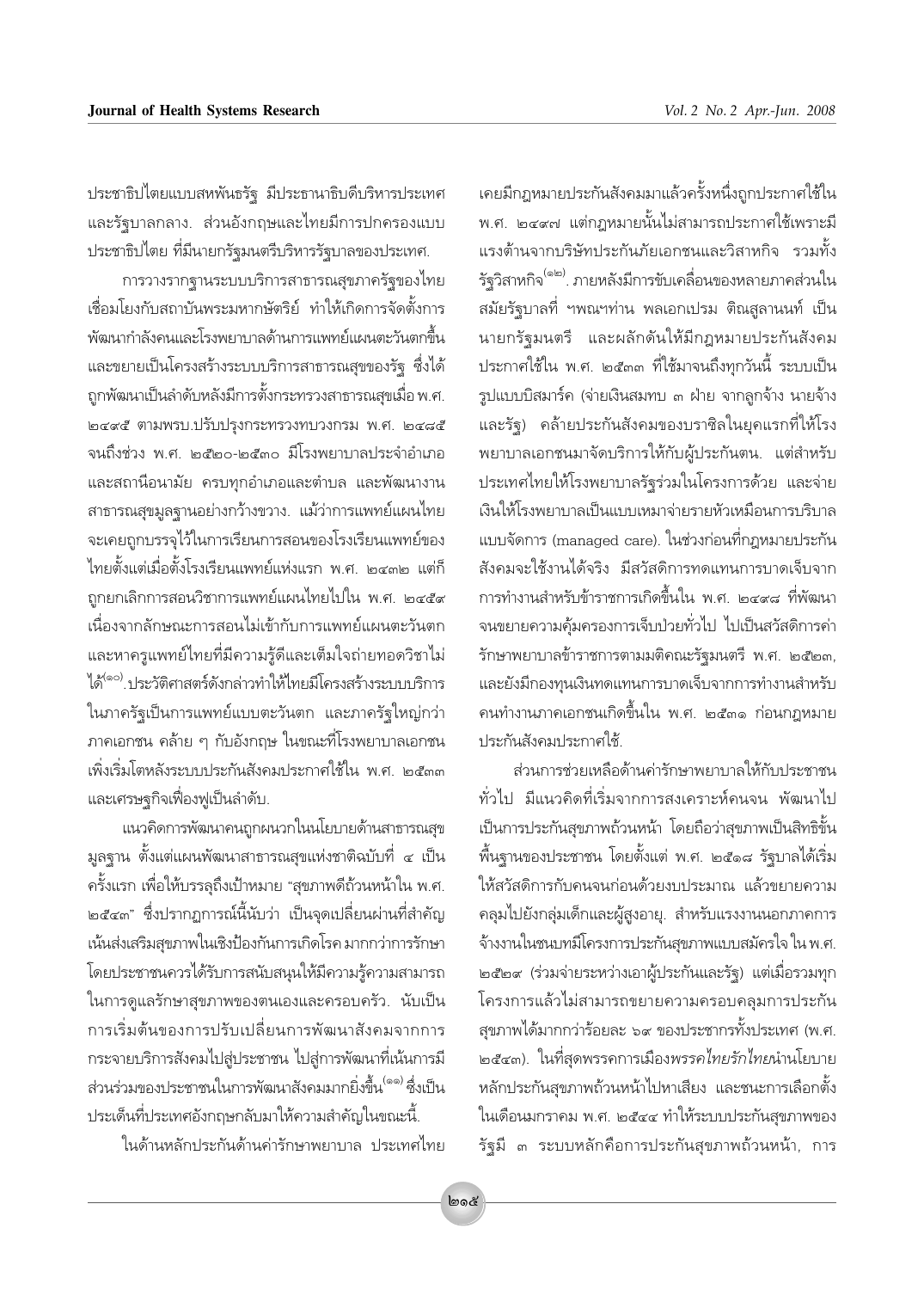

ประกันสังคม และสวัสดิการรักษาพยาบาลข้าราชการ ซึ่งมี รายละเอียดของรายจ่ายและวิธีจ่ายเงินให้กับสถานพยาบาลที่ ต่างกันอยู่บ้าง. การที่ไทยยังคงระบบประกันสังคมไว้ ได้ช่วย ให้การเปลี่ยนผ่านของไทยไม่ประสบกับปัญหาการขาดแคลน งบประมาณมากเกินไป ซึ่งต่างจากบราซิลที่ล้มเลิกระบบ ประกันสุขภาพในประกันสังคมทันที. บทเรียนจากบราซิลชี้ให้ เห็นว่า แม้จะมีการเปลี่ยนให้ทั้งระบบเป็นแบบระบบเดียว (สร้างความเท่าเทียม) แต่ไม่ได้วางแผนการคลังรองรับไว้ ทำให้ระบบประสบปัญหางบประมาณ และโรงพยาบาลเอกชน แยกตัวออกจากการประกันสุขภาพภาครัฐไปเป็นส่วนเสริม เท่านั้น ซึ่งทำให้ระบบมีประสิทธิภาพลดลง.

ในขณะที่พรรคการเมืองให้ความสนใจกับการประกัน สุขภาพถ้วนหน้า มีการเคลื่อนไหวในการปฏิรูประบบสุขภาพที่ เกิดขึ้นก่อนหน้านี้ด้วย ที่เห็นชัดเจนใน ๒ เรื่อง คือ

๑) การออกพระราชกฤษฎีกาจัดตั้งสำนักงาน สนับสนุนการสร้างเสริมสุขภาพ ตั้งแต่ ๑ กรกฎาคม ๒๕๔๓ และพัฒนาจนมาเป็นสำนักงานกองทุนสนับสนุนการสร้าง เสริมสุขภาพ (สสส.) ที่มีพรบ.รับรองตั้งแต่ วันที่ ๗ พฤศจิกายน <u>๒๕๔๔. การผลักดันให้มี สสส.มาจากแนวคิดเรื่องของการ</u> สนับสนุนให้สังคมขับเคลื่อนเพื่อลดอัตราการเจ็บป่วยและเสีย ชีวิตก่อนวัยอันควร โดยการกระตุ้นให้เกิดการปรับเปลี่ยน ็พฤติกรรมและความเชื่อ และการปรับสภาพแวดล้อมให้เอื้อ ต่อคุณภาพชีวิต และจัดระบบการคลังให้มั่นคงโดยผูกกับราย ได้จากภาษีสุราและบุหรื่<sup>(๑๓)</sup>. สสส.เป็นนวัตกรรมที่ก่อให้เกิดการ ้ทำงานนอกกระทรวงสาธารณสุข มีจุดเน้นทั้งในแง่การส่ง เสริมสุขภาพ และในแง่การขับเคลื่อนสังคม.

๒) การจัดตั้งสำนักงานปฏิรูประบบสุขภาพ (สปรส.) ภายใต้สถาบันวิจัยระบบสาธารณสุข ตั้งแต่ พ.ศ. ๒๕๔๒ มี แนวคิดที่จะวางยุทธศาสตร์ขับเคลื่อนสังคม ให้ทุกภาคส่วนมา ร่วมกันดูแลสุขภาพของตนและคนในสังคม บนแนวคิดทุก อย่างเพื่อสุขภาพ, มุ่งสู่สุขภาพถ้วนหน้า (All for health, toward Health for All) ซึ่งแนวคิดนี้ถูกบรรจุในแผนพัฒนา สุขภาพในแผนพัฒนาเศรษฐกิจและสังคมฉบับที่ ๙ ด้วย และ มองระบบสุขภาพในนิยามที่กว้างกว่าเดิม ซึ่งผลของการขับ

เคลื่อนได้มาซึ่งพรบ.สุขภาพแห่งชาติ ที่กำหนดโครงสร้าง ยุทธศาสตร์ของรัฐที่ยั่งยืนในการสนับสนุนกระบวนการการ ทำงานร่วมกันของรัฐ ภาคประชาชน และภาควิชาการ.

ซึ่งยุทธศาสตร์ของสำนักงานคณะกรรมสุขภาพแห่งชาติ ของไทย น่าจะเทียบได้กับ Secretariat for Participatory Management ของบราซิล ซึ่งเป็นหน่วยงานที่รับผิดชอบ ในการเสนอกลยทธ์และกลวิธีในการเสริมสร้างความเข้มแข็ง ในการบริหารจัดการ SUS แบบประชาธิปไตย โดยมีบทบาท หน้าที่ ดังนี้

- ส่งเสริมและสนับสนุนการปฏิบัติงานของสภา สุขภาพในระดับมลรัฐและระดับเทศบาล.

- จัดทำกลวิธีการประเมินผลงานของหน่วยงานอย่าง ต่อเนื่อง

- นำเสนอกลยุทธ์ในการพัฒนาและส่งเสริมความรับ ผิดชอบของสังคมในการเข้าร่วมการประชุมวิชาการสุขภาพ แห่งชาติ, สภาสุขภาพ และเครือข่ายสภาสุขภาพแห่งชาติ.

- จัดอบรม สมาชิกสภาสุขภาพ.

- ประสานงานระหว่างระดับบริหารของ SUS

- ประสานงานกับหน่วยงานที่เป็นตัวแทนด้านสิทธิ ของประชาชน

แต่อย่างไรก็ตาม กรอบแนวคิดเรื่องสุขภาพของบราซิล ยังจำกัดอยู่ในเรื่องการพัฒนาระบบบริการสุขภาพและระบบ สาธารณสุขพื้นฐาน ในขณะที่ประเทศไทยมองไปถึงการ จัดการปัจจัยทางสังคมและสิ่งแวดล้อมที่มากระทบต่อสุขภาพ แล้ว. ส่วนสหรัฐก็ได้ปฏิรูปในส่วนของการจัดวางระบบ สาธารณสุขเพื่อสร้างภูมิคุ้มกันด้านสุขภาพให้กับคนในชาติ ด้วยการจัดการที่ระดับมลรัฐและท้องถิ่นที่มีกลยุทธ์ของสภา สุขภาพเป็นหลักที่ให้เกิดธรรมาภิบาลในระบบ. ส่วนประเทศ อังกฤษพัฒนาให้มีกองทุนบริบาลมูลฐาน ดูแลงานสุขภาพ แบบบูรณาการในท้องถิ่น โดยดูทั้งบริการสุขภาพส่วนบุคคล และงานสาธารณสุขทั่วไป และมองการแก้ปัญหาเชื่อมโยงกับ งานด้านที่อยู่อาศัย การจ้างงาน และการศึกษาด้วย.

จากความรู้ข้างต้น จึงมีข้อคิดเห็นสำหรับแนวทางการ ปฏิรูปในประเทศไทย คือ "จัดรัฐสวัสดิการแต่พอประมาณให้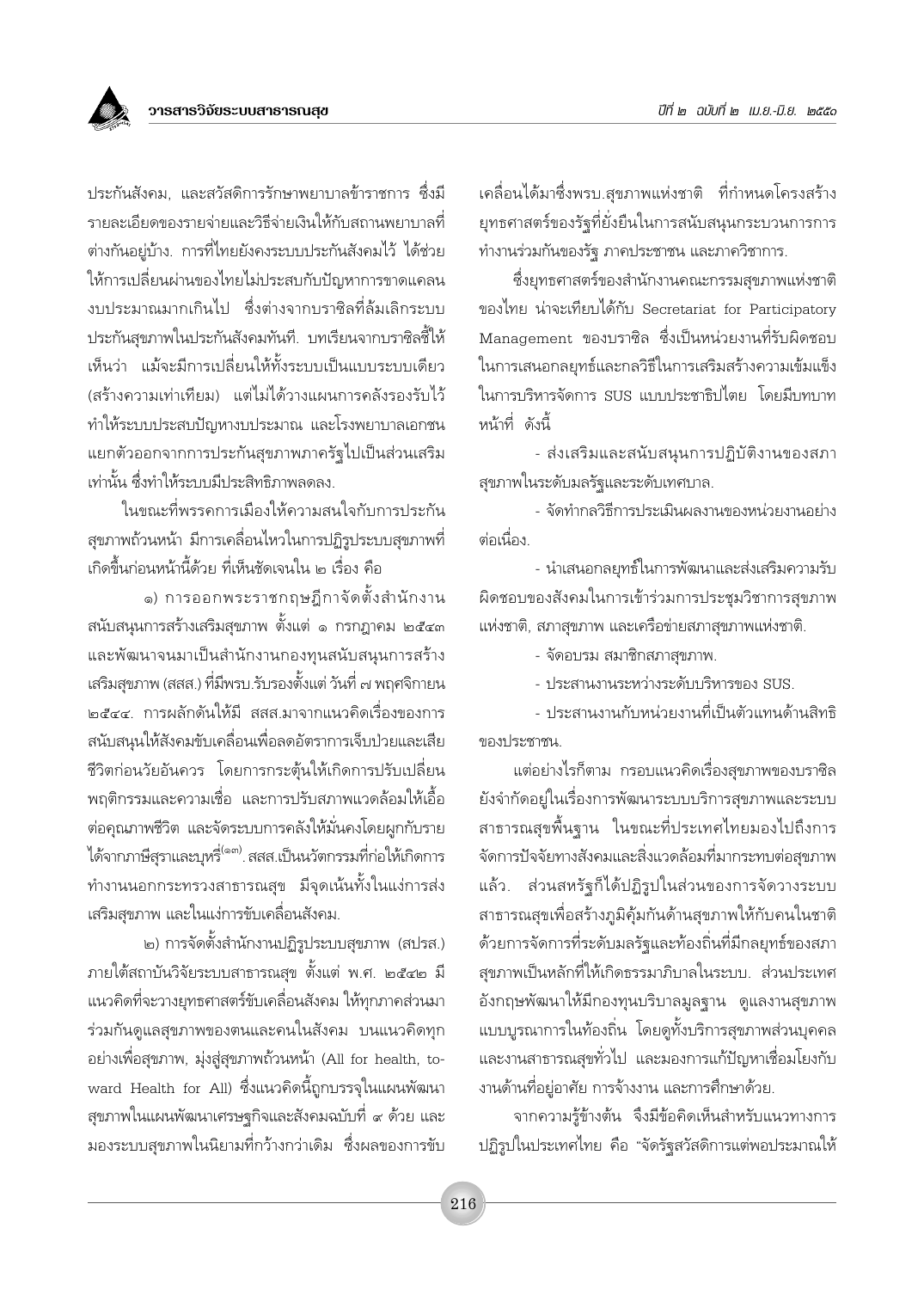ระวังรายจ่ายที่ควบคุมไม่ได้ เสริมหนุนประชาชนให้ดูแล สุขภาพตนเอง ชุมชนดูแลสิ่งแวดล้อม ออกแบบกระจาย อำนาจให้พอดี"

## ้ตอนที่ ๒ เนื้อหาและกระบวนการ

#### เนื้อหาและกระบวนการจัดทำกรอบแนวทางสุขภาพ

จากการค้นคว้าประสบการณ์ของต่างประเทศ ธรรมนูญ สุขภาพของไทย (พรบ.สุขภาพฉบับ พ.ศ. ๒๕๕๐) น่าจะ เปรียบได้กับ Overarching statute - 'umbrella legislation' ซึ่งเป็นกรอบกฎหมายที่เป็นร่มใหญ่ ที่ระบุหลักการและค่า นิยมเพื่อใช้เป็นกรอบปฏิบัติทางสาธารณสุข (a statement of the values and principles which we agree as a framework for public health practice). จากการค้นคว้าพบว่า ประเทศบราซิลใช้รัฐธรรมนูญเป็นกรอบแนวทางในการกำหนด ้ระบบสุขภาพตั้งแต่ พ.ศ. ๒๕๓๑ และมีการใส่เนื้อหาของการ ปฏิรูปที่ต้องการให้มีผลบังคับใช้ในรัฐธรรมนูญที่ปรับปรุงใหม่ ทกครั้งด้วย.

ส่วนประเทศสหรัฐอเมริกากระจายอำนาจให้กับมลรัฐ ดูแลงานสาธารณสุข โดยรัฐบาลกลาง U.S. Department of Health and Human Services ดูแลภาพรวมแต่มีกรม ต่าง ๆ รับผิดชอบงานแยกส่วนกัน เช่นมีศูนย์ควบคุมโรค ดูแลงานควบคุมโรค, สำนักป้องกันโรคและส่งเสริมสุขภาพ โดยต่างก็มีแผนระยะยาวของตนเอง จึงไม่พบกรอบธรรมนูญ แห่งชาติ แต่ความคิดริเริ่มในการปฏิรูประบบสาธารณสุขที่ ระดับมลรัฐในโครงการจุดเปลี่ยนได้กระตุ้นให้หลายมลรัฐได้ ทำแผนสุขภาพของมลรัฐที่เป็นกรอบธรรมนูญสาธารณสุข และทำกฎหมายแม่แบบด้านการสาธารณสุขระดับมลรัฐ ที่ทัน สมัยด้วย.

ส่วนประเทศอังกฤษมีกฎหมายสาธารณสุขฉบับแรกตั้งแต่ พ.ศ. ๒๔๑๘ และกำหนดให้ท้องถิ่นมีบทบาทด้านการ สาธารณสุขตั้งแต่นั้นมา ซึ่งพูดถึงการควบคุมความเสี่ยงด้าน อาชีวอนามัยและสิ่งแวดล้อมด้วย แต่การปรับปรุงกฎหมายได้ ้พัฒนาเป็นเรื่อง ๆ ไป เช่น พบว่ามีเรื่องการควบคุมการสูบ บุหรื่อยู่ในกฎหมายสุขภาพ ๒๐๐๖ แต่ไม่พบว่ามี overarching  $\,$ statutory framework $\,{}^{(\circ\sigma)}\!\!$ . รัฐบาลอังกฤษ ตั้งแต่สมัยของมาร์ กาเรต แธ็ตเซอร์จัดทำแผนสุขภาพที่บูรณาการเพื่อลดโรค (พ.ศ. ๒๕๓๕) เพื่อลดค่าใช้จ่ายในการรักษาพยาบาล และพัฒนา เรื่อยมา จนเป็นแผนที่เน้นการมีส่วนร่วมของบุคคลและชุมชน "Our Health, Our Care, Our Say" จัดทำขึ้นใน พ.ศ. ๒๕๔๙.

ส่วนธรรมนูญว่าด้วยระบบสุขภาพของไทย น่าจะถอด ิบทเรียนจากองค์ประกอบในกรอบธรรมนูญเหล่านี้ มาช่วย กำหนดองค์ประกอบของธรรมนูญว่าด้วยระบบสุขภาพ ที่เป็น รายละเอียดเชื่อมโยงจากพรบ.สขภาพแห่งชาติ. การทบทวน บทเรียนในตอนนี้จึงเน้นไปที่กระบวนการจัดทำและเนื้อหาของ ระบบสุขภาพในรัฐธรรมนูญของประเทศบราซิล, แผนสุขภาพ ระดับมลรัฐในสหรัฐฯ, และแผนสุขภาพ "Our Health, Our Care, Our Say" ของประเทศอังกฤษ.

### กรอบและกระบวนการจัดทำแนวทางสุขภาพของประเทศ บราซิล

กรอบแนวทางระบบสุขภาพของบราซิล อยู่ในเนื้อหาของ ้รัฐธรรมนูญ. เนื้อหาสาระที่เกี่ยวข้องกับสุขภาพถูกจัดไว้ใน หมวดสังคม จากทั้งหมด ๙ หมวด จัดทำจากการประชุมของ คณะกรรมการสุขภาพใน ๓ ระดับ คือ ระดับประเทศ ระดับ ุมลรัฐ และระดับเทศบาล และได้มีการนำผลสรุปจากการ ประชุมไปเป็นวาระการประชุมสุขภาพแห่งชาติครั้งที่ ๘ พ.ศ. ้๒๕๒๙ โดยมีประเด็นที่สำคัญ คือ สุขภาพของประชาชนเป็น หน้าที่ของรัฐ และเพื่อสร้างความเชื่อมั่นในเรื่องสุขภาพจะต้อง มีการปฏิรูประบบสุขภาพโดยเน้นเรื่องการเข้าถึงและครอบคลุม ของบริการสุขภาพ การบริการสุขภาพแบบเบ็ดเสร็จ, การ กระจายอำนาจการบริการสู่ระดับท้องถิ่น และสนับสนุนการมื ส่วนร่วมของประชาชน โดยประเด็นดังกล่าวได้ถูกผลักดันให้ ระบุไว้ในรัฐธรรมนูญ พ.ศ. ๒๕๓๑.

กระบวนการจัดทำได้รับอิทธิพลมาจากการสนับสนุน การมีส่วนร่วมของภาคประชาชนของรัฐบาลใหม่ที่มาจากการ เลือกตั้ง หลังจากการปกครองของรัฐบาลทหารได้สิ้นสุดลงใน พ.ศ. ๑๙๘๕ และรัฐบาลใหม่ที่มาจากการเลือกตั้งได้ให้ความ สำคัญกับเรื่องของประชาธิปไตยเป็นอย่างมาก จึงได้ดำเนิน การสนับสนุนการมีส่วนร่วมของภาคประชาชนให้มีมากขึ้น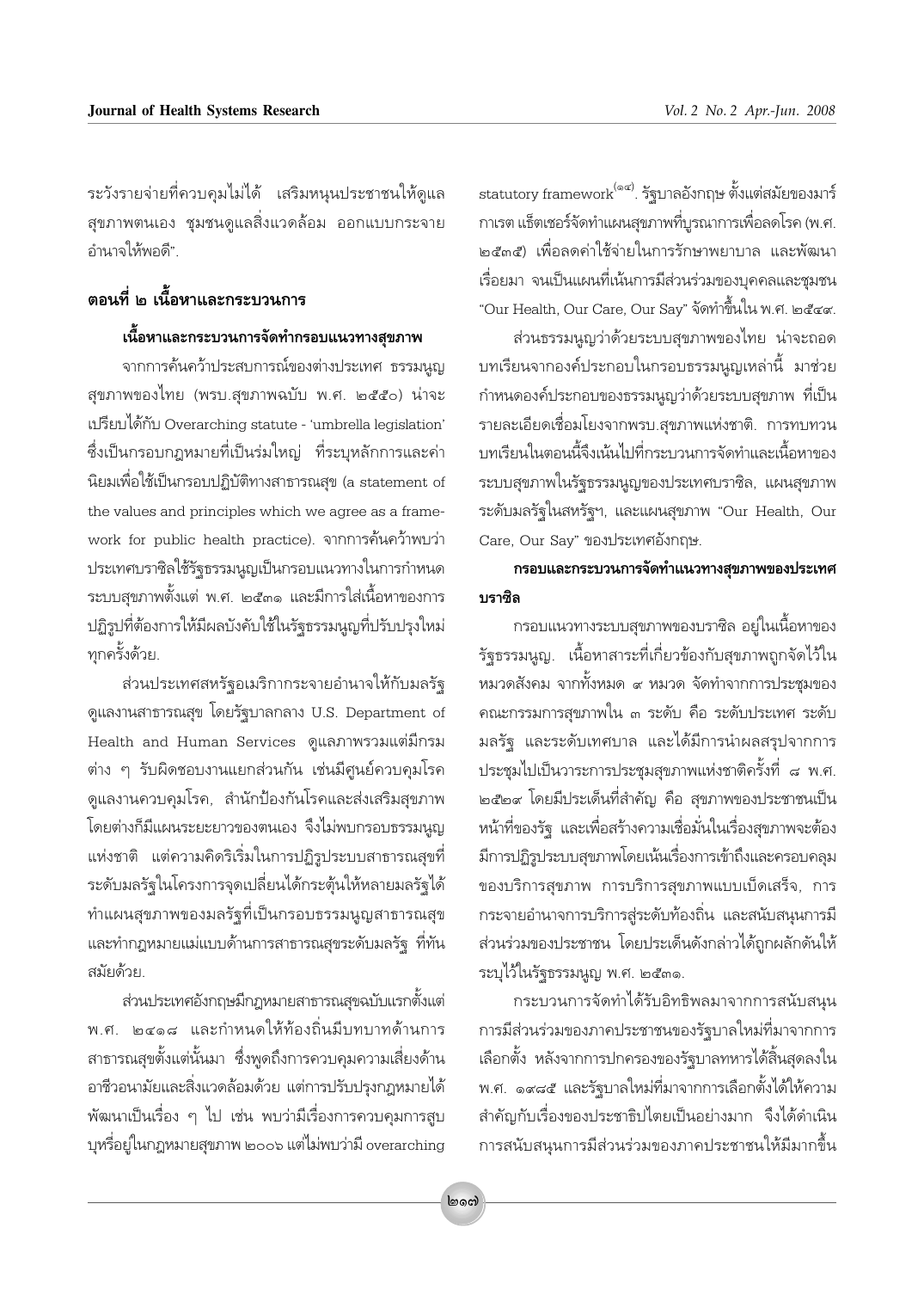ภายใต้แนวคิดที่สำคัญคือ "ทุกอย่างเพื่อสังคมประชาชน" (All for social people). ขณะเดียวกันนี้การขับเคลื่อนการ ปฏิรูประบบสุขภาพก็มีความชัดเจนมากขึ้นด้วยเช่นเดียวกัน.

การประชุมวิชาการสุขภาพแห่งชาติครั้งที่ ๘ พ.ศ. ๒๕๒๙ มีความสำคัญมากเนื่องจากเป็นครั้งแรกที่ผู้เข้าร่วมประชุม ประกอบด้วยบุคคลจากหลายภาคส่วนของสังคม คือ ประธานาธิบดี, รัฐมนตรีว่าการกระทรวงสุขภาพ และผู้เข้าร่วม ประชุมจากภาคส่วนต่างๆรวมทั้งสิ้นกว่า ๕,๐๐๐ คน ดังนี้

- เจ้าหน้าที่จากกระทรวงสขภาพ

- ตัวแทนจากกระทรวงศึกษาธิการ, มหาดไทย, สวัสดิการและประกันสังคม, พัฒนาชุมชนเมือง, วิทยาศาสตร์ และเทคโนโลยี และจากหน่วยการวางแผนด้านสุขภาพ.

- ตัวแทนจากสภานิติบัญญัติ

- ตัวแทนจากสหภาพแรงงาน

- รัฐและสมาคมวิชาชีพ

- ตัวแทนจากหน่วยงานด้านสุขภาพในระดับรัฐและ ท้องถิ่น

- ตัวแทนจากผู้ให้บริการสุขภาพ

- ผู้สังเกตการณ์จากองค์กรต่างประเทศ.

- ตัวแทนจากองค์กรภาครัฐ.

- ตัวแทนจากภาคส่วนต่างๆที่ได้รับเชิญจาก กระทรวงสุขภาพ.

ผลจากการประชุมวิชาการสุขภาพแห่งชาติครั้งที่ ๘ ได้ นำไปสู่การดำเนินการโดยมีการเผยแพร่ผลการประชุมและมี การจัดตั้งคณะกรรมการปฏิรูประบบสุขภาพแห่งชาติซึ่ง ประกอบไปด้วยตัวแทนจากหน่วยงานภาครัฐ, สภานิติบัญญัติ, ้องค์กรภาคประชาชนต่าง ๆ เพื่อร่วมกันพัฒนาร่างกฎหมายที่ จะใช้บังคับในระบบสุขภาพใหม่ ซึ่งสาระหลักในโครงร่างจะ ประกอบไปด้วยแนวคิดเรื่องสุขภาพสิทธิขั้นพื้นฐานด้านสุขภาพ, การมีส่วนร่วมของภาคประชาชน โดยประเด็นหลักของการมี ส่วนร่วมของภาคประชาชนประกอบไปด้วย.

- การบริหารงานเครือข่ายสุขภาพแห่งชาติต้องเกิด มาจากการมีส่วนร่วมของรัฐบาล, ผู้ใช้บริการ, ผู้ให้บริการและ ตัวแทนจากหน่วยงานต่าง ๆ.

- การตัดสินใจ, การวางแผนการบริหารจัดการ, การ ควบคุมและประเมินผลของบริการที่จัดขึ้นโดยเครือข่าย สุขภาพแห่งชาติต้องเกิดจากการมีส่วนร่วมอย่างมีประสิทธิ-ภาพของทุกภาคส่วน.

- สภาสุขภาพแห่งชาติซึ่งทำหน้าที่ในการประสานงาน กับกระทรวงสุขภาพ ในการจัดทำและควบคุมการดำเนินงาน ด้านนโยบายสุขภาพระดับประเทศ. ในระดับท้องถิ่นต้องมี สภาสุขภาพในแต่ละระดับเช่นเดียวกัน.

- การบริหารในระบบสุขภาพต้องมีสภาสุขภาพเป็น กรรมการในการบริหารซึ่งต้องประกอบไปด้วยผู้บริหาร, ผู้ ปฏิบัติงานและต้องมีส่วนของผู้ใช้บริการร่วมด้วยเสมอ.

- งบประมาณในระดับประเทศ รัฐและท้องถิ่นอยู่ ภายใต้การดูแลของกระทรวงสุขภาพ แต่ในระดับท้องถิ่นต้อง มีการออกเสียงของกรรมการบริหารและอยู่ภายใต้การดูแล ของสภาสขภาพด้วย.

ประเด็นต่าง ๆ ได้ถูกนำไปเสนอไว้ในกฎบัตรธรรมนูญ บราซิล ๒๕๓๑ (Brazillian Constitutional Charter 1988) และยังผลให้เกิดการจัดตั้งสภาสุขภาพขึ้น และมีการประชุม วิชาการสุขภาพทุก ๔ ปี โดยสภาสุขภาพระดับชาติและระดับ ท้องถิ่นจะเป็นแกนนำในการจัดการประชุมว่าด้วยการจัดทำ นโยบายสุขภาพในแต่ละระดับสมาชิกของสภาสุขภาพ. ร้อยละ ๕๐ มาจากผู้ใช้บริการ, ตัวแทนรัฐบาลจาก ๒๖ มลรัฐและ ้ ๕,๔๕๑ เทศบาล, ตัวแทนจากองค์กรต่าง ๆ ในสังคม, ผู้ให้ บริการ และบุคลากรทางการแพทย์.

การดำเนินการของสภาสุขภาพในแต่ละระดับอาจมี ความแตกต่างกันบ้าง แต่ต้องมีการประสานงานในแต่ละระดับ. นอกจากนี้สภาสุขภาพยังต้องประสานงานกับฝ่ายบริหารของ รัฐบาล ซึ่งบางครั้งอาจเกิดปัญหาบ้างเนื่องจากลักษณะการ ปฏิบัติงานที่แตกต่างกัน.

้ดังนั้นอาจกล่าวได้ว่า สภาสุขภาพและการประชุมวิชา การสุขภาพเป็นความก้าวหน้าที่สำคัญอย่างหนึ่งของระบบ สุขภาพของประเทศบราซิล. นอกจากการประชุมวิชาการ สุขภาพแห่งชาติครั้งที่ ๘ ได้ส่งผลให้เกิดสภาสุขภาพแล้วยัง นำไปสู่การออกกฎหมายองค์การอนามัย (Law 8080/90) และ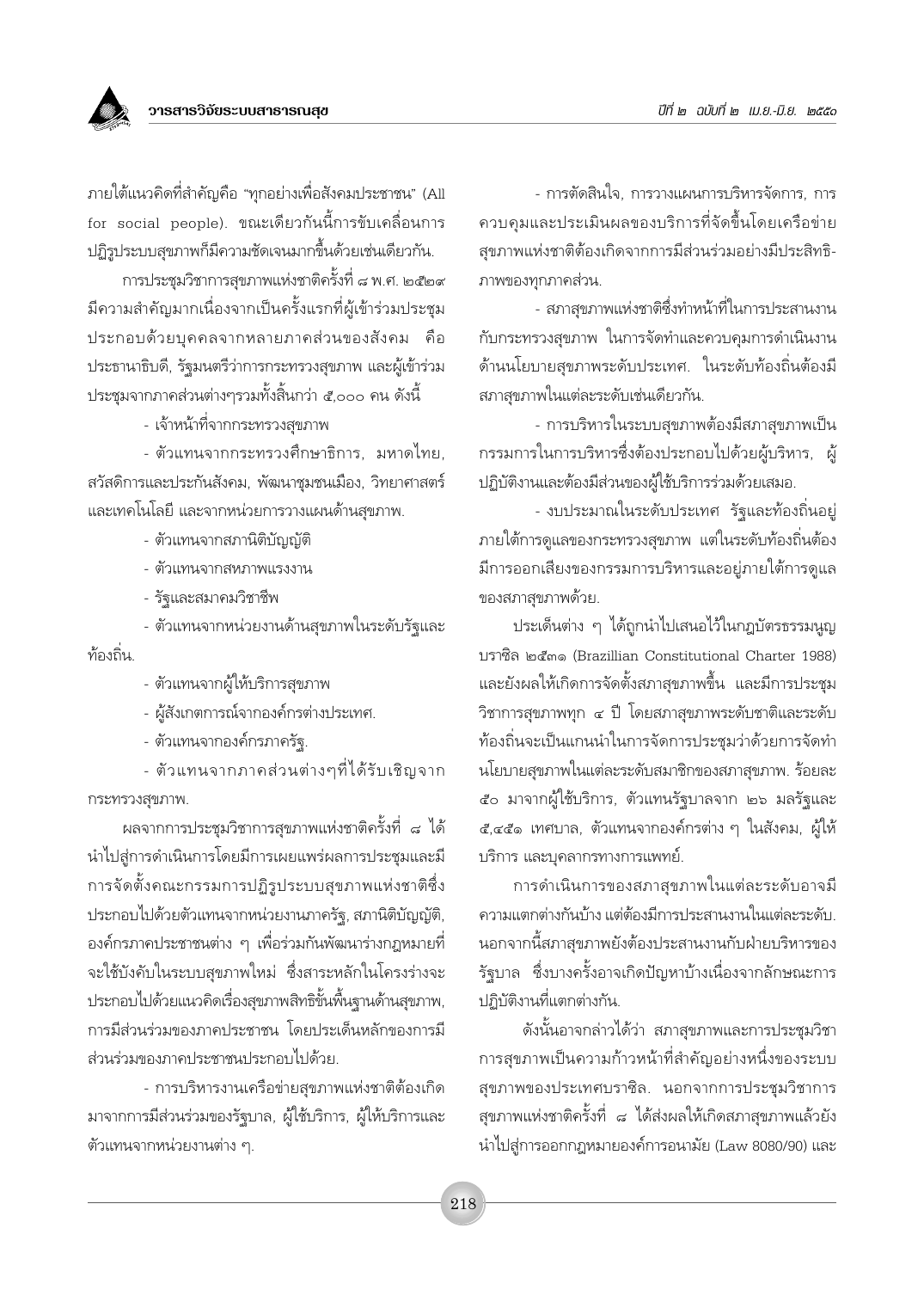Law 8142/90 ซึ่งกฎหมายทั้ง ๒ ฉบับประกอบไปด้วยเรื่อง การสร้างเสริมสุขภาพ, การป้องกันและรักษาโรค, อำนาจ หน้าที่และทรัพยากรในแต่ละระดับของรัฐบาล, กลวิธีการ บริหารจัดการระบบ, การมีส่วนร่วมของชมชน, ตลอดจนสภา สุขภาพและการประชุมวิชาการสุขภาพ โดยกฎหมายที่มีความ สำคัญกับระบบสุขภาพต้องผ่านการพิจารณาจากสภานิติบัญญัติ.

แม้เนื้อหาในรัฐธรรมนูญของบราซิลจะพูดถึงระบบสุขภาพ ในมุมมองของการจัดบริการสุขภาพเป็นส่วนใหญ่ แต่มีความ น่าสนใจที่ได้กำหนดกลวิธีการมีส่วนร่วมของประชาชนไว้อย่าง ชัดเจน

### กรอบและกระบวนการจัดทำแนวทางสุขภาพของประเทศ สหรัฐอเมริกา

ในการปฏิรูประบบสุขภาพที่ผ่านมา รัฐบาลกลางสหรัฐฯ ให้ความสนใจไปในทางการขยายหลักประกันสุขภาพด้านการ รักษาพยาบาล. ความพยายามในช่วงกลางทศวรรษ ๑๙๖๐ เป็นการขยายความครอบคลุมไปยังกลุ่มผู้สูงอายุและผู้มีราย ได้น้อย ซึ่งประสบความสำเร็จ แต่ความพยายามในช่วงต้น ทศวรรษ ๑๙๙๐ ที่พยายามจะสร้างหลักประกันสุขภาพถ้วน หน้าพร้อมกับการควบคมค่าใช้จ่ายประสบความล้มเหลว.

ต่อมาใน พ.ศ. ๒๕๔๐ มีการรวมตัวกันของนักวิชาการ และผู้เกี่ยวข้องในหน่วยงานสาธารณสุขของรัฐจำนวนหนึ่ง จัด ตั้งโครงการชื่อ "ความคิดริเริ่มจุดเปลี่ยน (Turning Point Initiative)" มุ่งเน้นไปที่การปฏิรูประบบในระดับมลรัฐ โดยมี วัตถุประสงค์เพื่อปฏิรูปและพัฒนาระบบสาธารณสุขใน ประเทศสหรัฐฯ ให้เข้มแข็งด้วยการยึดชุมชนเป็นศูนย์กลาง และเน้นการสร้างความร่วมมือ โดยมุ่งประเด็นไปที่การ ปรับปรุงระบบต่าง ๆ ที่มีอยู่ให้เอื้อต่อการเข้ามาร่วมรับผิดชอบ และปฏิบัติ.

โครงการนี้ให้ความสำคัญต่อศักยภาพของระบบ สาธารณสุขในการรับมือกับสิ่งท้าทายที่เกิดขึ้นใหม่ในระบบ สาธารณสุข โดยเฉพาะศักยภาพของระบบในการทำงานร่วม กับประชาชนจากหลายภาคส่วนในการเสริมสร้างสถานะ สุขภาพของประชาชนในชุมชน.

โครงการจุดเปลี่ยน ได้สร้างเครือข่ายหนึ่งที่ประกอบด้วย ตัวแทนจากส่วนกลางและตัวแทนจาก ๒๓ มลรัฐจากทั่วประเทศ ที่รวมทั้งผู้ให้บริการสุขภาพภาคเอกชน, ภาคการศึกษา, ภาค ตุลาการ, ภาคการศาสนา, ภาคธุรกิจ และอื่น ๆ ร่วมกับการ สร้างกลุ่มความร่วมมือระดับชาติเพื่อการปฏิรูป ๕ ด้าน เป็นการทำงานทั้งในแนวราบและเชิงลึกทางวิชาการ โดยระบุ บทบาทหน้าที่ที่ชัดเจนของเครือข่ายที่ต้องทำงานร่วมกันทั้งหมด. ภาคีระดับมลรัฐ, ภาคีระดับท้องถิ่น และกลุ่มความร่วมมือ ระดับชาติ ๕ คณะ ตัวอย่างเช่น เครือข่ายมีหน้าที่กำหนดปัญหา. ประเมินสุขภาพ, จัดลำดับความสำคัญของปัญหาสุขภาพ และ เพิ่มการเข้าถึงบริการสุขภาพสำหรับทุกคน. ภาคีภาคท้องถิ่น ้มีหน้าที่เก็บข้อมูลเพื่อบอกสถานะสุขภาพ ทรัพยากรที่มีอยู่, ระบุปัญหาที่สำคัญที่อยู่ในความสนใจของชุมชน, รวบรวม ทรัพยากรจากแหล่งต่างๆในระดับท้องถิ่นเพื่อจัดทำแผน กิจกรรมตามการจัดลำดับความสำคัญของปัญหาที่เกี่ยวข้อง กับสุขภาพ และสื่อสารความต้องการของท้องถิ่น, ปัญหาที่สำคัญ และวิธีการจัดลำดับความสำคัญให้กับตัวแทนภาคการเมือง และหน่วยงานภาครัฐ เพื่อให้ช่วยพัฒนานโยบายสุขภาพที่มี ประสิทธิผลแก้ปัญหาได้ตรงจุด. ภาคีระดับมลรัฐมีหน้าที่ กำหนดนโยบายสาธารณสุขที่ดี, ขยายเทคโนโลยีสารสนเทศ ให้ชุมชนในท้องถิ่นสามารถใช้ข้อมูลเพื่อกำหนดปัญหาสุขภาพ ในท้องถิ่นได้, และกระตุ้นให้หน่วยงานภาครัฐพัฒนาแผน ้พัฒนาสุขภาพร่วม ที่มีเนื้อหาครอบคลุมปัญหาที่เกี่ยวกับ สขภาพในนิยามใหม่.

ึ **กลุ่มความร่วมมือระดับชาติ ๕ คณะ** มีหน้าที่ทำงานเพื่อ ปฏิรูประบบในด้านต่าง ๆ ดังนี้

• การปรับปรุงกฎ ระเบียบด้านสาธารณสุขให้ทัน สมัย.

• การสร้างระบบที่สามารถตรวจสอบได้เพื่อวัดผลการ ปฏิบัติงานของหน่วยงานด้านสุขภาพ.

• การใช้เทคโนโลยีสารสนเทศ เพื่อกำหนดสถานะ ปัญหาสุขภาพ และบอกสถานะด้านทรัพยากร.

• การลงทุนในด้านการตลาดเพื่อสังคมเพื่อเปลี่ยน พฤติกรรมด้านสุขภาพ.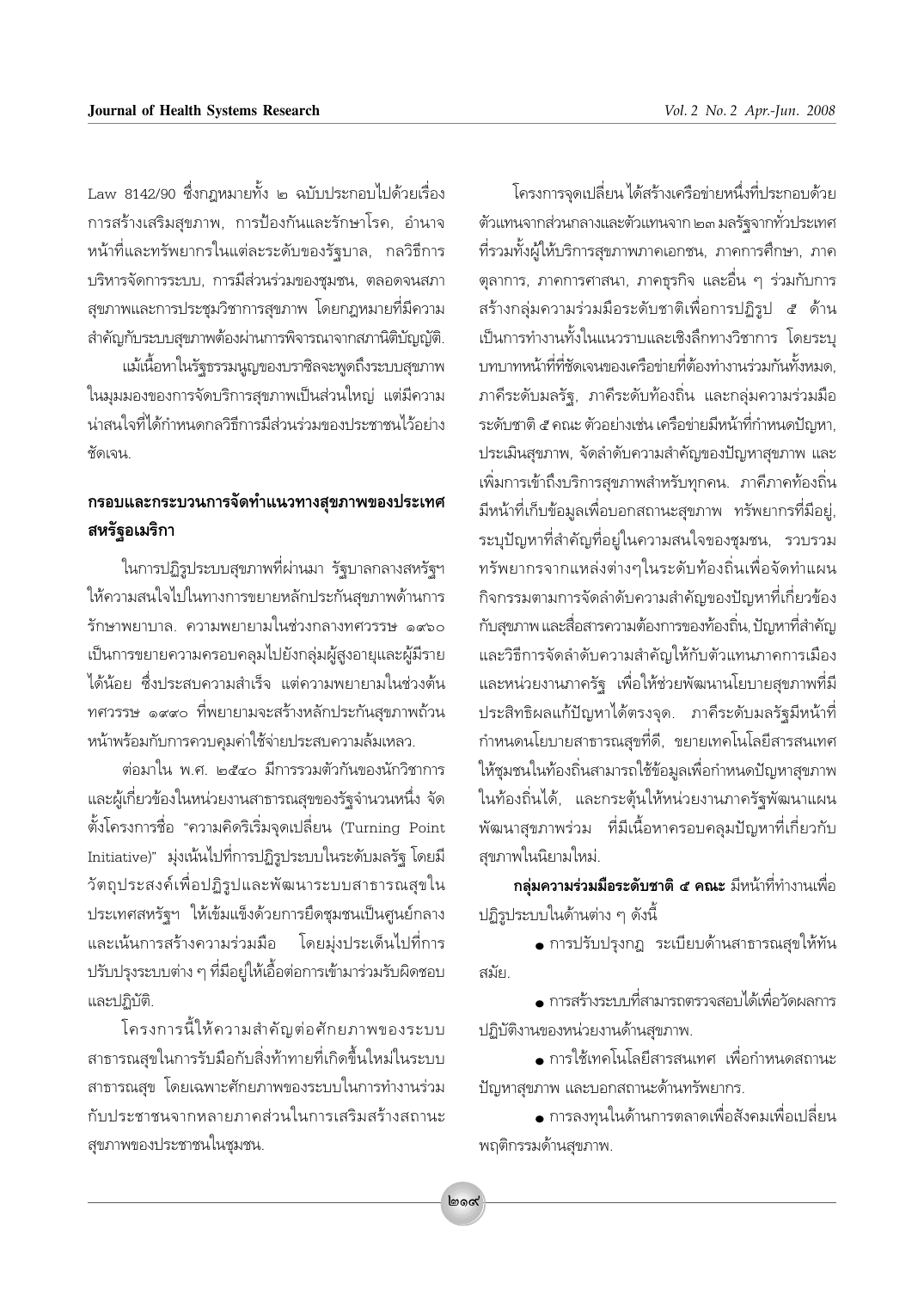• การพัฒนาผู้นำในการสร้างความร่วมมือ.

แผนบูรณาการสาธารณสุขระดับมลรัฐมีขึ้นตามที่กฎ ้บัญญัติของแต่ละมลรัฐได้บัญญัติไว้ ตัวอย่างเช่น ที่รัฐ วิสคอนซินที่มีคนจากทุกภาคส่วนมาร่วมกันจัดทำ ใช้เวลา ประมาณ ๒ ปี จัดทำขึ้นเพื่อเป็นกรอบและแนวทางนโยบายให้ ทุกภาคส่วนทำงานร่วมกันใน ๑๐ ปีข้างหน้าเพื่อปฏิรูประบบ ้สาธารณสุขเพื่อสุขภาพของทุกคน โดยมีคณะทำงานจัดวาง กระบวนการให้นโยบาย ข้อมูล ภาคี และการวัดผลไปใน ้ทิศทางเดียวกัน เพื่อเสริมสร้างสขภาพของประชาชน และเพิ่ม ์ศักยภาพของระบบสาธารณสุข โดยทั้งหมดมุ่งเน้นไปที่ กระบวนการเพื่อการเปลี่ยนแปลง ดังประโยคที่ว่า "The Turning Point Initiative is Wisconsin's statewide policy process for change".

ในแผนนี้มีการระบุคำจำกัดความของคำว่า "การสาธารณสุข-Public health" และกำหนดบริการสาธารณสุขที่จำเป็น และ จัดลำดับปัญหาสุขภาพที่สำคัญ ๑๑ เรื่อง และระบบที่สำคัญ ๕ ้ระบบ เพื่อการดำเนินงานโครงการสาธารณสุขในอีก ๑๐ ปีข้าง หน้า

ระบบที่สำคัญลำดับต้น ๆ ๕ ระบบ ซึ่งกำหนดโดย เงื่อนไขที่ว่าจะต้องเป็นระบบที่จะสามารถสนับสนนศักยภาพ ของภาคีให้ทำงานแก้ไขปัญหาที่สำคัญเร่งด่วนและจัดสภาพให้ ประชาชนมีสุขภาพดี อันได้แก่

● ระบบข้อมูลข่าวสารที่ผสมผสานข้อมูลทางอีเล็ก-ทรอนิกส์

• แผนและกระบวนการพัฒนาสุขภาพของชุมชน.

• การประสานงานระหว่างรัฐและภาคีในระบบ สาธารณสขระดับท้องถิ่น.

• กำลังคนที่เพียงพอและมีศักยภาพ.

• การเงินการคลังที่เป็นธรรม พอเพียง และยั่งยืน. เนื้อหาประกอบด้วย ๘ บทคือ

- ๑. หลักการและเหตุผลในการปฏิรูป
- ๒. กรอบแนวคิดของระบบสาธารณสุขแนวใหม่
	- คำจำกัดความของระบบสาธารณสุข
	- ภาคีของระบบสาธารณสุข
- หน้าที่ของระบบสาธารณสุข
- ๑๒ บริการพื้นฐานด้านสาธารณสุข
- ๓ วิสัยทัศน์
	- เป้าหมายของระบบสุขภาพ
- ๔. หลักการพื้นฐานและค่านิยมร่วมกัน
- ๕. ระบบโครงสร้างที่สำคัญ ๕ ระบบ
- ๖. ประเด็นทางสุขภาพที่สำคัญ ๑๑ เรื่อง
- ๗. วิธีการจัดลำดับสำคัญของปัญหา
- ี ๘. ประเด็นเฉพาะอื่น ๆ.

โดยสรุป แผนบูรณาการสาธารณสุขระดับมลรัฐของ สหรัฐฯ มีการให้หลักการและความหมายของระบบสุขภาพที่ กว้างกว่าการจัดบริการสุขภาพ และให้คุณค่ากับระบบข้อมูล ข่าวสาร และการประสานงาน ที่จะเพิ่มการมีส่วนร่วมของทุก ภาคส่วนในระบบสุขภาพได้ดี.

### กรอบและกระบวนการจัดทำแนวทางสุขภาพของประเทศ อังกถษ

เครื่องมือที่รัฐบาลอังกฤษใช้ในการปฏิรูปให้เกิดขึ้น คือ การประกาศแผนนโยบาย และตามด้วยการออกกฎหมาย ใน ทุก ๆ ครั้งของการปฏิรูปจะเริ่มต้นโดยการที่รัฐบาลตั้งคณะ ทำงาน และในที่สุดคณะทำงานนั้น ๆ จะเสนอเป็นแผน นโยบายที่เรียกว่า White Paper เป็นแผนแม่บท. หลังจาก นั้นรัฐบาลใช้เครื่องมือผ่านทางรัฐสภาโดยการออกกฎหมายที่ ระบุถึงรายละเอียดและกลวิธีการปฏิบัติต่าง ๆ อย่างเป็นรูปธรรม และให้มีผลบังคับใช้ต่อไป

แผนแม่บท (ฉบับขาว) "Our Health, Our Care, Our Say" จัดทำขึ้นใน พ.ศ. ๒๕๔๙ พัฒนามาจากแผนสุขภาพ แห่งชาติฉบับแรก "The Health of the Nation" (๒๕๓๕-๒๕๔๐) และ "Saving lives: Our Healthier Nation" (๒๕๔๒ - ๒๕๔๘) โดยแผน พ.ศ. ๒๕๔๒ เพิ่มความตระหนักในการ เป็นเจ้าของร่วมกันกับชุมชนและรัฐ และแผนสุดท้าย พ.ศ. ๒๕๔๙ เน้นการบริการชุมชนแบบเชิงรุก.

แผนแม่บทฉบับนี้ เป็นการรับรองเอกสารฉบับเขียว (Green Paper) ที่มีเนื้อหามาจากการพิจารณาหารือแผนงาน ครั้งใหญ่ที่สุดที่จัดโดยกรมสุขภาพ เมื่อเดือนมีนาคม ๒๕๔๘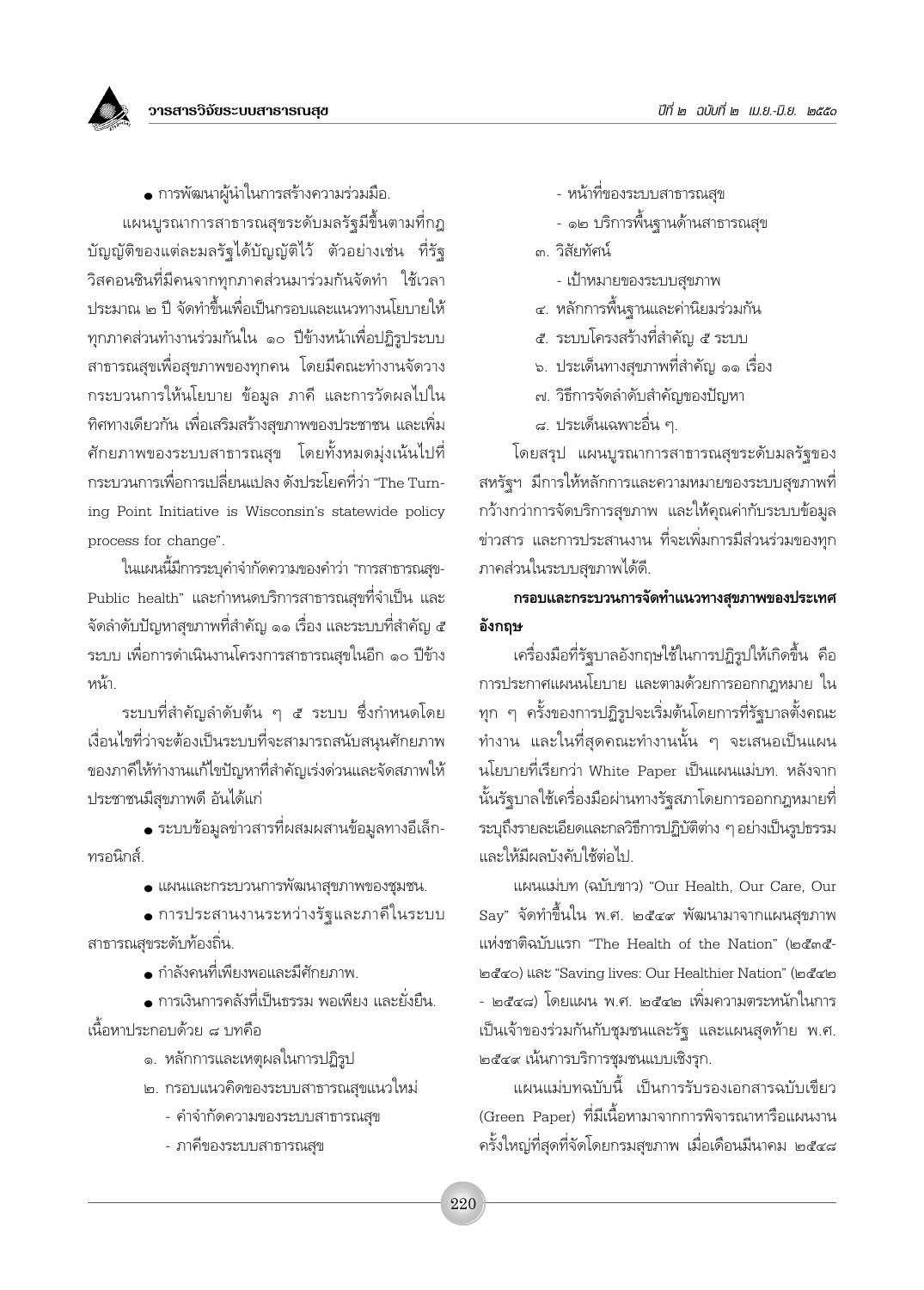ซึ่งเป็นกระบวนการในการปรึกษาหารือร่วมกันของกระทรวง สาธารณสุข, กลุ่มผู้ให้บริการ, ผู้รับบริการ, สมาชิกและอาสา สมัครจากหน่วยงานพันธมิตรด้านสุขภาพ, การเคหะชุมชน, องค์กรสุขภาพอื่น ๆ รวมถึงตัวแทนของภาคเอกชน เพื่อหาข้อ เสนอและตอบสนองกับแผนงานแห่งชาติ ซึ่งเน้นเรื่องการมี ้ชีวิตความเป็นอยู่ที่ดีขึ้น โดยจัดให้มีการบริการที่ยืดหยุ่น เพื่อ ตอบสนองความต้องการของประชาชน โดยทำให้ต่อเนื่องจาก ้ที่เคยปภิบัติมา. พยายามเน้นบริการให้เข้าถึงประชาชนมาก กว่าที่จะให้ประชาชนเป็นฝ่ายเข้ามารับบริการ เน้นการทำงาน ในเชิงรุกมากกว่าเชิงรับ โดยมีวัตถุประสงค์หลัก ๔ ข้อคือ

ึ๑. การป้องกันและการส่งเสริมสุขภาพเพื่อความ เป็นอยู่ที่ดีขึ้น.

ี ๒. เสนอทางเลือกที่ดีกับประชาชนและควบคุมดูแล การรักษาที่ประชาชนควรจะได้รับ.

๓. จัดบริการให้มีประสิทธิภาพสูงสุด สะดวกสบาย รวดเร็ว ใกล้บ้าน รวมทั้งดูแลผลกระทบเรื่องค่าใช้จ่าย.

๔. ให้การสนับสนุนดูแลประชาชนแบบระยะยาว. ขอบเขตของเนื้อหาในเอกสารประกอบด้วย ๙ ส่วน คือ

๑. การเข้าถึงชมชน

- ่ ๒. สิทธิทางสุขภาพ เสรีภาพและความเป็นอยู่ที่ดี.
- ๓. การได้รับสิทธิในการรักษาขั้นพื้นฐานที่ดีขึ้น.
- ๔. การเข้าถึงบริการชมชนที่ดีขึ้น.
- ๕. สนับสนุนความต้องของประชาชนในระยะยาว.
- ๖. การดูแลสุขภาพในครัวเรือน.

.๗. การจัดให้มีการปฏิรูปเพื่อให้ประชาชนอยู่ภายใต้ การปกป้องของระบบ

ี่ ๘. การปฏิบัติให้เกิดการเปลี่ยนแปลง.

๙. ตารางเวลาสำหรับการปฏิบัติ.

แนวคิดที่ได้จากการทบทวนบทเรียนของประเทศอังกฤษ ้คือ แนวคิดการจัดบริการเชิงรุก ที่รวมอยู่ในบริการสุขภาพ แห่งชาติ. นอกจากนี้ อังกฤษยังได้ริเริ่ม ระบบบริการสุขภาพ แห่งชาติแนวทางใหม่ "Life Check" เป็นการประเมินชีวิต ้ความเป็นอยู่ตามวิถีชีวิตของประชาชน เพื่อเป็นทางเลือกที่ดี ต่อสุขภาพ.

### ็ตอนที่ ๓ สรุปบทเรียนจากต่างประเทศ

๑. แนวคิดการปฏิรูประบบสุขภาพในเรื่องการต่อสู้ให้ ได้มาซึ่งสิทธิในการเข้าถึงบริการสุขภาพอย่างเท่าเทียม เป็น ประเด็นปฏิรูปเบื้องต้นของทุกประเทศที่จะแก้ปัญหาความ ทกข์ร้อนเบื้องหน้าของประชาชน. สำหรับประเทศที่ก้าวผ่านมา ในระบบบริการสุขภาพถ้วนหน้าแล้ว แนวคิดการปฏิรูปจะ เปลี่ยนไปตามยุคสมัยของสังคมการเมือง เช่น การเพิ่ม ประสิทธิภาพของระบบ และเพิ่มการมีส่วนร่วมของประชาชน ในการดูแลตนเองและชุมชน ไปจนถึงการจัดการปัจจัยสิ่ง แวดล้อมและโครงการด้านสังคมเพื่อแก้ปัญหาความไม่เท่า เทียมกันด้านสุขภาพ. ส่วนในประเทศที่มีนักวิชาการทำงาน ร่วมกับท้องถิ่นได้ดีอาจจะสามารถมองการปฏิรูปแบบบูรณา การในระดับพื้นที่ได้ดี (ปรับปรุงโครงสร้างและกลยุทธ์ของ ระบบในพื้นที่ให้เอื้อต่อการดูแลสุขภาพ) โดยการสร้างความ ้ร่วมมือ และค่านิยมร่วมกันของทุกภาคส่วนในพื้นที่ อันจะนำ ไปสู่เป้าหมายที่เป็นร่มใหญ่คือ การขจัดความไม่เท่าเทียมกัน ด้านสุขภาพ และการส่งเสริมและป้องกันสุขภาพถ้วนหน้า.

๒. กรอบแนวทางของระบบสุขภาพ ควรมีการระบุความ หมายและหน้าที่ของระบบสุขภาพให้ชัดเจน. การระบุระบบที่ สำคัญต่อสุขภาพทำให้การทำแผนกิจกรรมไปในทิศทางเดียวกัน โดยควรระบุว่าระบบดังกล่าวสำคัญอย่างไร, ประเมินสถานะ ปัจจุบัน, วางทิศทางของการพัฒนา, กำหนดส่วนขาดว่ามีอะไร ที่ต้องแก้ไขหรือพัฒนา

.๓. การสร้างค่านิยมร่วมกันในการจัดลำดับสำคัญของ ้ปัญหา โดยนำไปสู่การระบุปัจจัยเสี่ยง จะช่วยให้ชุมชนแก้ ปัญหาของตนได้เอง โดยนักวิชาการควรช่วยทำเครื่องมือให้ ง่ายต่อการใช้งาน

๔. การระบุบทบาทหน้าที่ของความร่วมมือของฝ่าย ต่าง ๆ ให้ชัดเจน เช่น เครือข่ายมีหน้าที่อะไร, กระทรวง สาธารณสุขระดับส่วนกลางมีหน้าที่อะไร, สำนักงานสาธารณ-สุขจังหวัด และหน่วยงานระดับภูมิภาคมีหน้าที่อะไร, แล้วท้อง-ถิ่นมีหน้าที่อะไรจะช่วยให้แต่ละฝ่ายร้และสามารถแสดงบทบาท ์<br>ของตนเองได้เต็มที่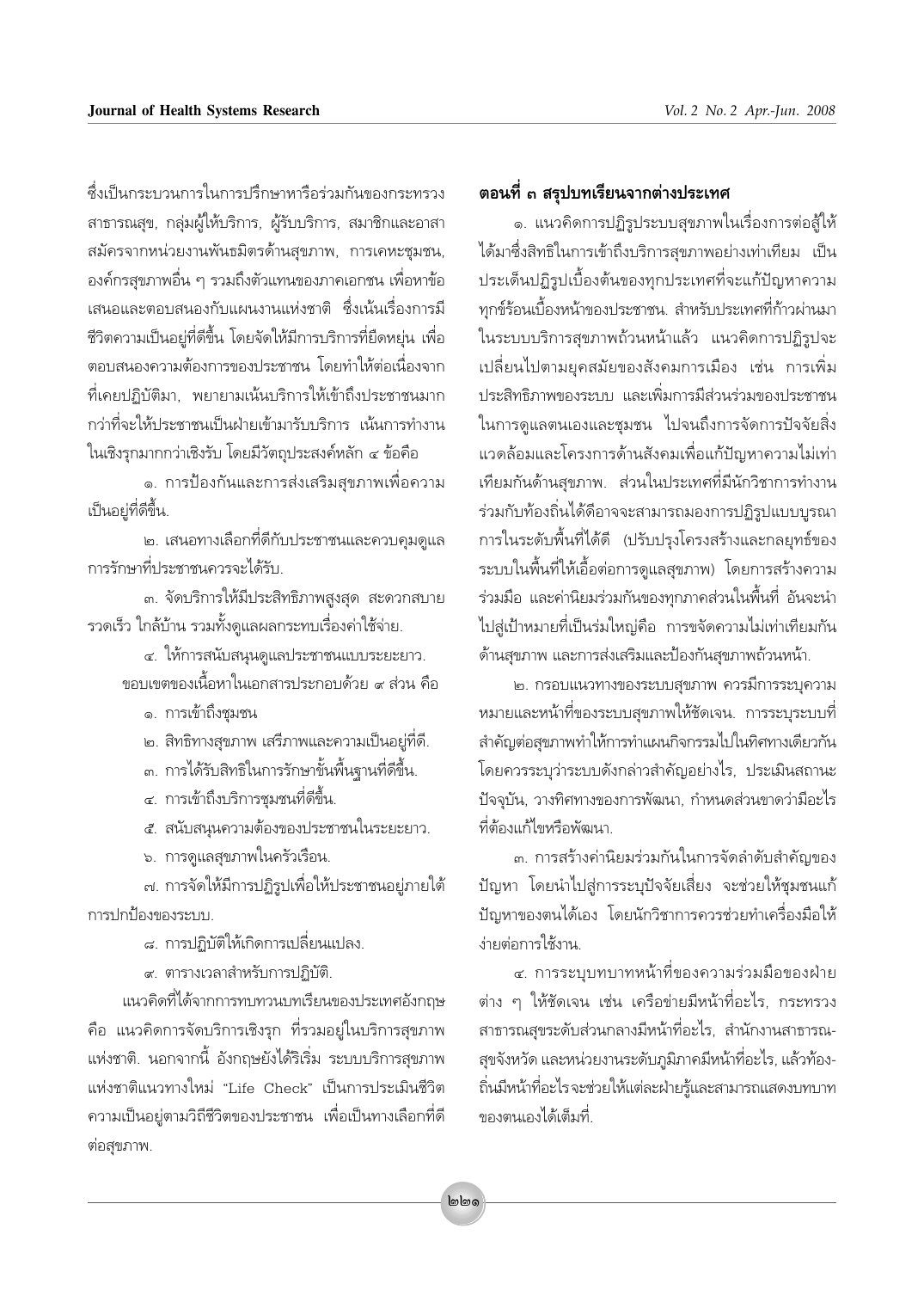### ข้อเสนอแนะต่อองค์ประกอบของเนื้อหาในธรรมนูญ ด้วยระบบสุขภาพ

มาตรา ๔๖ ในพรบ.สุขภาพแห่งชาติ ระบุว่า "ให้ คณะกรรมการสาธารณสุขแห่งชาติจัดทำธรรมนูญว่าด้วย ระบบสขภาพแห่งชาติเพื่อใช้เป็นกรอบและแนวทางในการ กำหนดนโยบาย ยุทธศาสตร์และการดำเนินงานด้านสุขภาพ ของประเทศ".

พรบ.สุขภาพแห่งชาติ (มีคำขวัญว่า "พรบ.สร้างนำ ช่อม") เมื่อ พรบ.สุขภาพแห่งชาติ เปรียบได้เป็น"ธรรมนูญ สุขภาพของคนไทย" เป็นเหมือนร่มคันใหญ่ที่เป็น**กรอบหลักการ และทิศทางของระบบสุขภาพของประเทศ.** แต่ที่ยังขาดอยู่ คือ ้ทิศทาง, หลักการและมาตรการสำคัญของระบบย่อยที่เป็น ส่วนประกอบของระบบสุขภาพแห่งชาติ ซึ่งเดิมมีอยู่ในร่าง ้พรบ.ฉบับประชาชน และถูกตัดออกให้ไปเขียนในธรรมนูญว่า ้ด้วยระบบสุขภาพแห่งชาติ. ดังนั้นน่าจะ**ตีความได้ว่า ธรรมนูญ** ว่าด้วยระบบสุขภาพ หมายถึงกรอบหลักการ ทิศทางและ มาตรการสำคัญของระบบทั้งมวล และระบบย่อยของระบบ สุขภาพ.



*แผนภูมิ*ที่ ๑ ข้อเสนอขั้นตอนการจัดทำธรรมนูญสุขภาพแห่งชาติ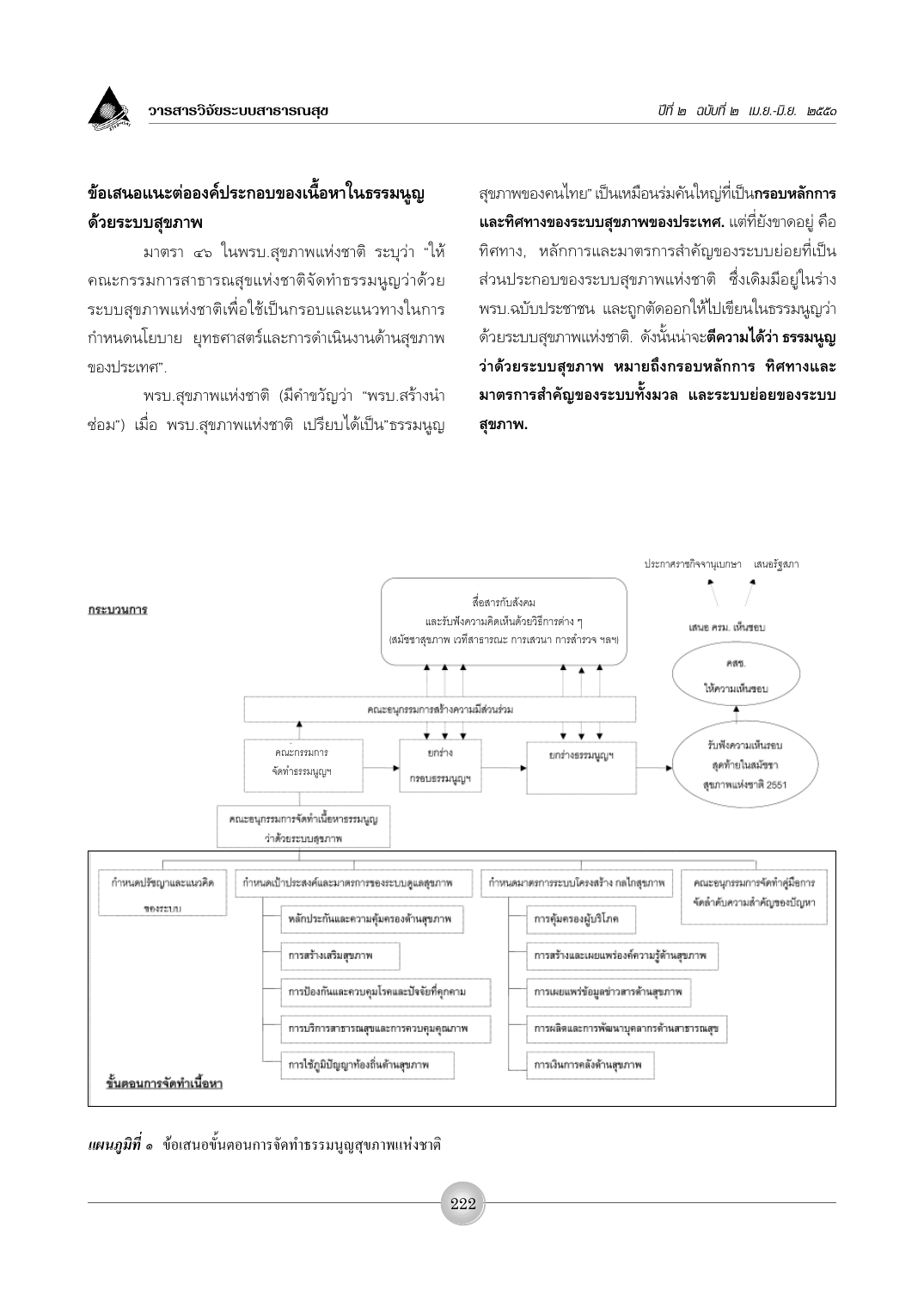### ้องค์ประกอบของเนื้อหา

มาตรา ๔๖ ในพรบ.สุขภาพแห่งชาติกำหนด "ให้คสช. จัดทำธรรมนูญว่าด้วยระบบสุขภาพแห่งชาติเพื่อใช้เป็นกรอบ และแนวทางในการกำหนดนโยบายยุทธศาสตร์และการดำเนิน งานด้านสุขภาพของประเทศ" และอย่างน้อยต้องมีสาระสำคัญ เกี่ยวกับเรื่องดังต่อไปนี้

(๑) ปรัชญาและแนวคิดหลักของระบบสุขภาพ

(๒) คุณลักษณะที่พึงประสงค์และเป้าหมายของ ระบบสขภาพ

(๓) การจัดให้มีหลักประกันและความคุ้มครองให้ เกิดสุขภาพ

(๔) การสร้างเสริมสุขภาพ

(๕) การป้องกันและควบคุมโรคและปัจจัยที่คุกคาม สขภาพ

(๖) การบริการสาธารณสุขและการควบคุมคุณภาพ

(๗) การส่งเสริมสนับสนุนการใช้และการพัฒนาภูมิ ปัญญาท้องถิ่นด้านสุขภาพ, การแพทย์แผนไทย, การแพทย์ ์พื้นบ้านและการแพทย์ทางเลือกอื่น ๆ.

(๘) การคุ้มครองผู้บริโภค

(๙) การสร้างและเผยแพร่องค์ความรู้ด้านสุขภาพ

(๑๐) การเผยแพร่ข้อมูลข่าวสารด้านสุขภาพ

(๑๑) การผลิตและการพัฒนาบุคลากรด้านสาธารณสุข

(๑๒) การเงินการคลังด้านสุขภาพ

ซึ่งทั้ง ๑๒ ข้อ สามารถจัดเป็นกลุ่มได้ ๓ กลุ่ม ดังนี้

กลุ่มที่ ๑ แนวคิดและหลักการของระบบสุขภาพโดยรวม ซึ่งประกอบไปด้วย ๒ ข้อ คือ ข้อ ๑ ปรัชญาและแนวคิดหลัก ของระบบสุขภาพ และข้อ ๒ คุณลักษณะที่พึงประสงค์และ เป้าหมายของระบบสุขภาพ.

กลุ่มที่ ๒ ระบบดูแลสุขภาพและความเสี่ยง (Health care and health risk protection systems) ซึ่งประกอบไปด้วย ข้อ ๓ ถึงข้อ ๗ คือ การจัดให้มีหลักประกันและความคุ้มครอง ให้เกิดสุขภาพ, การสร้างเสริมสุขภาพ, การป้องกันและควบคุม โรคและปัจจัยที่คุกคามสุขภาพ, การบริการสาธารณสุขและ การควบคุมคุณภาพ, และการส่งเสริมสนับสนุน, การใช้และ

การพัฒนาภูมิปัญญาท้องถิ่นด้านสุขภาพ, การแพทย์แผนไทย, ้การแพทย์พื้นบ้าน และการแพทย์ทางเลือกอื่น ๆ.

กลุ่มที่ ๓ ระบบโครงสร้างและระบบสนับสนุนประกอบ ไปด้วย ข้อ ๘ ถึง ข้อ ๑๒ คือ การคุ้มครองผู้บริโภค, การ สร้างและเผยแพร่องค์ความรู้ด้านสุขภาพ, การเผยแพร่ข้อมูล ข่าวสารด้านสุขภาพ, การผลิตและการพัฒนาบุคลากร สาธารณสุข, และการเงินการคลังด้านสุขภาพ.

ดังนั้น ธรรมนูญว่าด้วยระบบสุขภาพควรมีอย่างน้อย ๓ หมวด คือ **หมวดที่ ๑ ความมุ่งหมายและหลักการ, หมวดที่ ๒** เป้าประสงค์และแนวทางมาตรการของระบบดูแลสุขภาพ, และ หมวดที่ ๓ เป้าประสงค์และแนวทางมาตรการของระบบ **โครงสร้างและกลยุทธ์การสนับสนุน.** นอกจากนี้ควรมีหมวดที่ ๔ ประเด็นทางสุขภาพที่สำคัญด้วย รายละเอียดแต่ละหมวดมี ดังนี้

### หมวดที่ ๑ ความมุ่งหมายและหลักการ มี ๒ ส่วนคือ

้ส่วนที่ ๑ ปรัชญาและแนวคิดหลักของระบบสุขภาพ ซึ่งเป็นการกล่าวถึงแนวคิดของระบบสุขภาพในนิยามใหม่, หลักการพื้นฐานและค่านิยมร่วมกัน, และให้คำจำกัดความของ ระบบสุขภาพ, ภาคีของระบบสุขภาพ และความสัมพันธ์ ระหว่างหน่วยงานรัฐ กับภาคีต่าง ๆ ในระบบสุขภาพ, และหน้าที่ ของระบบสขภาพ.

ส่วนที่ ๒ คุณลักษณะที่พึงประสงค์และเป้าหมายของ *ระบบสุขภาพ* เป็นการกล่าวถึงวิสัยทัศน์และเป้าหมายของระบบ สขภาพ.

หมวดที่ ๒ เป้าประสงค์และมาตรการของระบบดูแล **สุขภาพ** มีอย่างน้อย ๕ ส่วน ประกอบด้วย หลักประกันและ ความคุ้มครองด้านสุขภาพ, การสร้างเสริมสุขภาพ, การ ้ป้องกันและควบคุมโรคและปัจจัยที่คุกคามสุขภาพ, การบริการ สาธารณสุขและการควบคุมคุณภาพ, และการใช้ภูมิปัญญา ท้องถิ่นด้านสุขภาพ.

ในแต่ละส่วนจะประกอบด้วยเป้าประสงค์ของระบบ ย่อย ซึ่งต้องสอดคล้องกับเป้าหมายของระบบสุขภาพด้วย และ แนวทางและมาตรการของระบบย่อยนั้น ๆ (เช่นเดียวกับร่าง ฉบับประชาชน) อาจเพิ่มการประเมินสถานะปัจจุบัน (แสดงตัว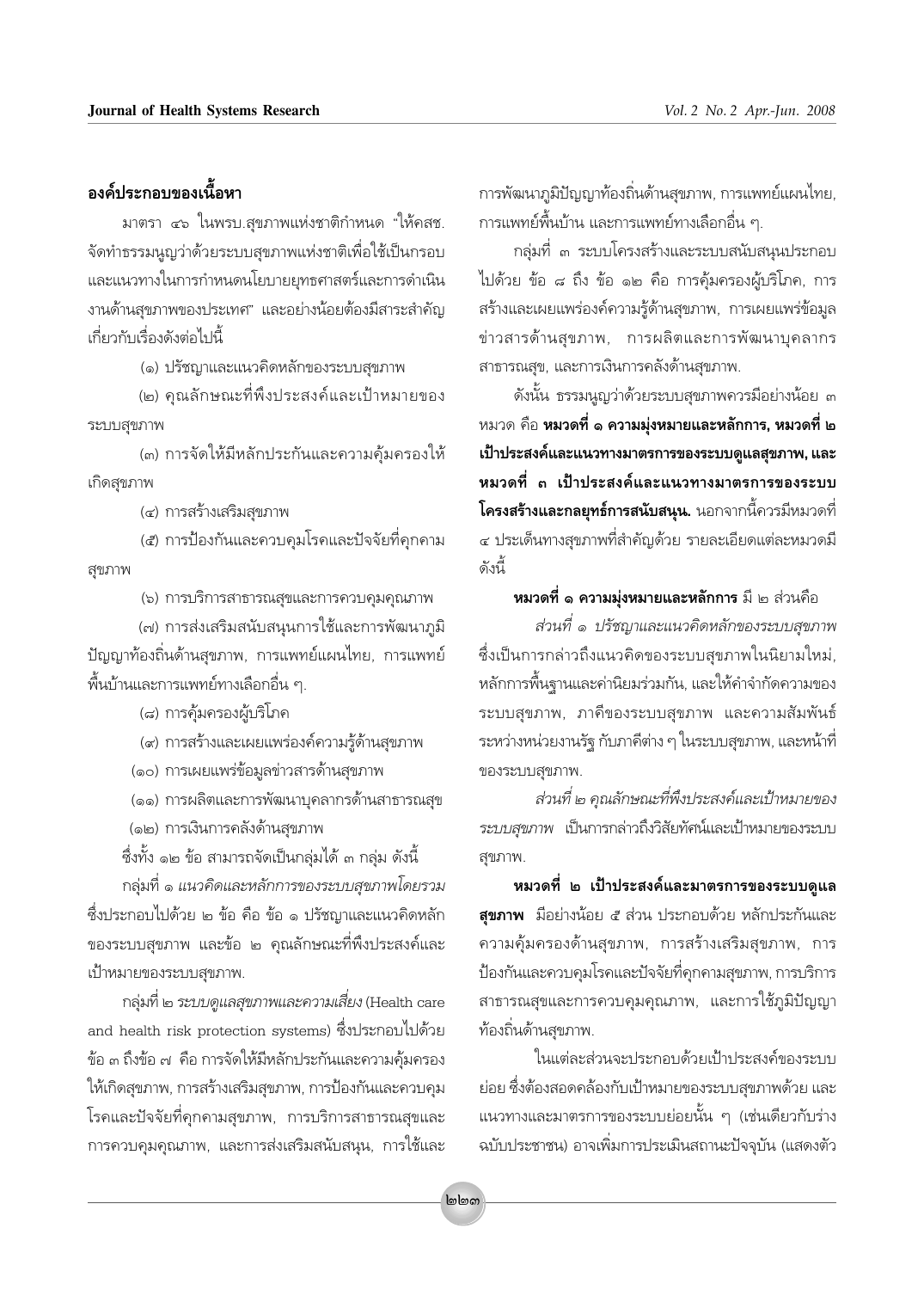

์ชี้วัดที่สำคัญบางตัว) และระบุว่ามีอะไรที่ต้องแก้ไขหรือพัฒนา เพื่อช่วยให้การประเมินผลในอีก ๓-๔ ปีข้างหน้าทำได้เป็นรูป ธรรมมากขึ้น

หมวดที่ ๓ เป้าประสงค์และมาตรการของระบบโครงสร้าง **และกลวิธีสนับสนน** เป็นระบบที่สำคัญที่จะช่วยเอื้อให้ทุกฝ่าย ้ทำงานร่วมกันได้ ซึ่งควรจะมีอย่างน้อย ๕ ส่วน ประกอบด้วย การค้มครองผ้บริโภค, การสร้างและเผยแพร่องค์ความร้ด้าน สุขภาพ, การเผยแพร่ข้อมูลข่าวสารด้านสุขภาพ, การผลิตและ การพัฒนาบคลากรด้านสาธารณสข. และการเงินการคลังด้าน สุขภาพ.

้นอกจากนี้ควรเพิ่มอีก ๔ ระบบ ที่เป็นวิถีทางในการ เพิ่มความมีส่วนร่วมของประชาชน ตามเจตนารมณ์ของ พรบ.สุขภาพแห่งชาติด้วย คือ ๑) ระบบการกำกับดูแลการขับ เคลื่อนระบบสุขภาพ (stewardship) ที่มีสำนักงานคณะ กรรมการสุขภาพแห่งชาติอำนวยการตามพรบ.สุขภาพแห่งชาติ, ๒) ระบบการประสานงานระหว่างภาครัฐและภาคีในระบบ สขภาพที่ระดับท้องถิ่น, ๓) ระบบการจัดทำนโยบายสาธารณะ ด้านสุขภาพ, และ ๔) ระบบการจัดทำแผนและกระบวนการ พัฒนาสุขภาพของจังหวัด/ชุมชน.

หมวดที่ ๔ ประเด็นทางสุขภาพที่สำคัญ ประกอบด้วย ประเด็นที่คนส่วนใหญ่ให้ความสำคัญว่าเป็นปัญหากับสุขภาพ ในลำดับต้น ๆ ๑๐-๑๒ อันดับ ซึ่งเน้นที่การระบประเด็น ้ปัจจัยเสี่ยงต่อสุขภาพ โดยอ้างอิงจากหลักฐานทางวิชาการ และใช้ระเบียบวิธีการจัดลำดับความสำคัญอย่างง่าย ที่คน ส่วนใหญ่เข้าใจได้ มาเป็นเครื่องมือ.

เหตุผลที่ให้มีการจัดลำดับความสำคัญประเด็นทาง



### ความเชื่อมโยงของธรรมนูญว่าค้วยระบบสุขภาพ

*แผนภูมิที่ ๒* สรุปความเชื่อมโยงของธรรมนูญสุขภาพกับ พรบ.สุขภาพแห่งชาติและแผนสุขภาพ